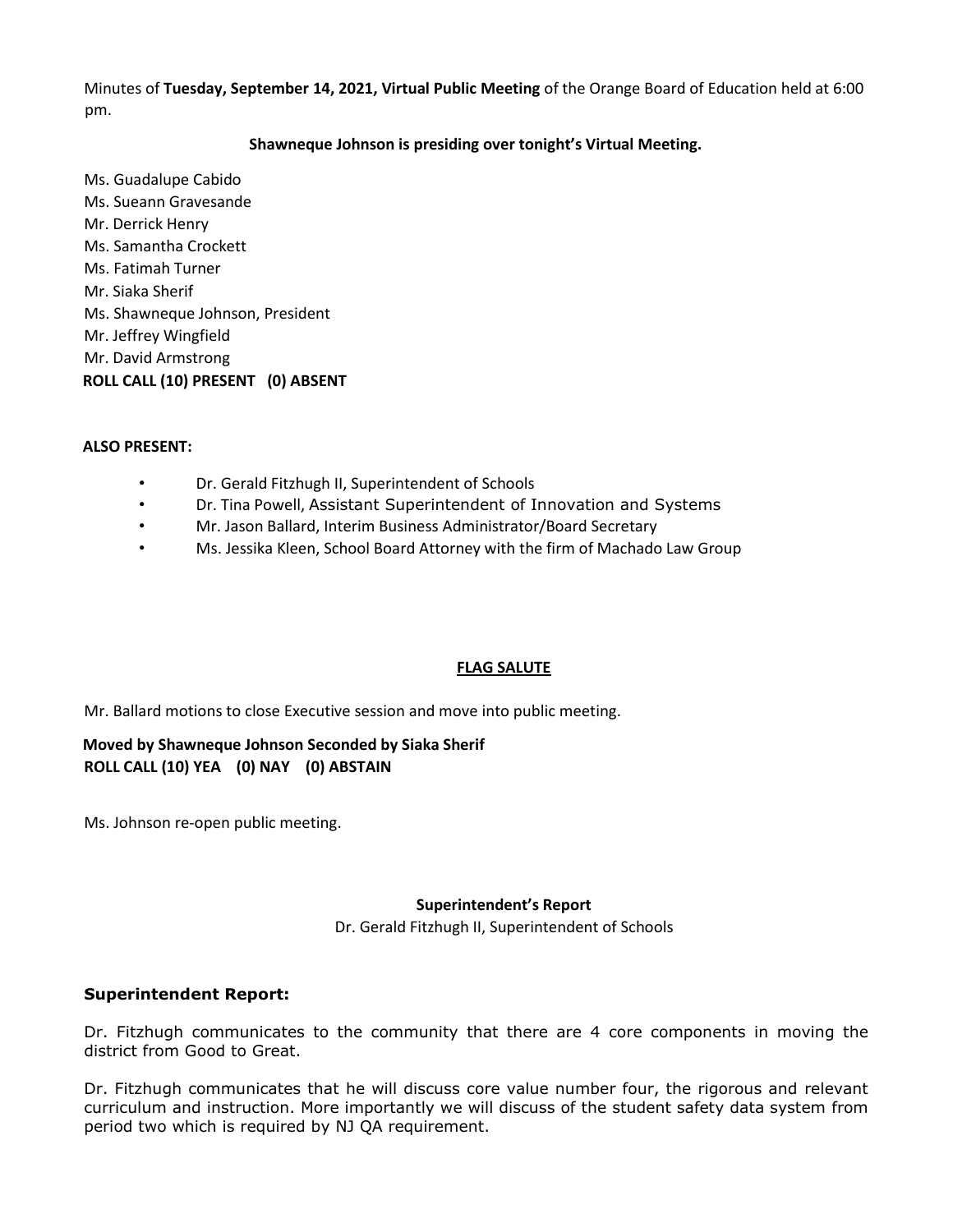Dr. Fitzhugh communicates reporting from generator of January 2021 through June 2021 and reminds the community that the data encapsulated in this report we were either in a remote and hybrid approach to teaching and learning.

Dr. Fitzhugh communicates looking at the report in the violence section we have a zero. In vandalism we a total of zero, in substance we have a total of zero, in weapons we have a total of zero, in computer trespass we have a total of 1, HIB confirmed we are at a zero, HIB alleged we have a total of 1 from Heywood Avenue.

Dr. Fitzhugh communicates that the district did a lot of work with our social workers, guidance counselors, our administrators, and our teachers to provide small group counseling sessions even throughout the course of the pandemic. He thanks the staff and teachers on their hard work in welcoming students back.

Dr. Fitzhugh introduces Executive Director Mrs. Harper to the community and informs the community of all the hard work and diligently that she and Mr. Ballard are doing for the transportation in district.

Dr. Fitzhugh informs the community that we are one of the few districts that had full routes for our Cleveland swing space students and our Special Needs students. Dr. Fitzhugh thanks Mrs. Harper for all her hard work and diligence with transportation.

Dr. Fitzhugh thanks community for being so resilient with all the work that needs to get done to bring our district from Good to Great however the students are at the center of apex.

Dr. Fitzhugh communicates that the district had a mobile vaccine clinic for student who are 12 years old and older. Clinic is running from September 14  $1<sup>st</sup>$  dose, and Tuesday October 5 for the second dose. The mobile clinic is for everyone 12+ eligible to receive the vaccine. The clinic is open to all students, faculty, families, etc.

Dr. Fitzhugh communicates it was something he was recommending not forcing because he doesn't force the vaccine on children.

Dr. Fitzhugh communicates instructional time and masks policy being practiced throughout the district, and he sees that our parents are also modeling the masks policy with our students and is thankful.

Dr. Fitzhugh communicates the mandates of masks with the community and reassures the community that we are doing everything in our power to make sure our children remain safe.

Dr. Fitzhugh communicates Hand Hygiene & Respiratory Etiquette protocols with community and board members.

Dr. Fitzhugh communicates the Meals the School site to the community. He communicates the importance of social distancing between staff and students, maintain student cohorts and limiting mixing between group.

Dr. Fitzhugh communicates Illness while on the school site protocols. Students and staff with COVID-19 symptoms should be separated away from the others until they can be sent home. Student and staff who have had potential exposure to COVID-19 in the past 14 days should undergo a COVID-19 test. Schools with testing capacity should test ill students and staff consistent with any federal and state requirement.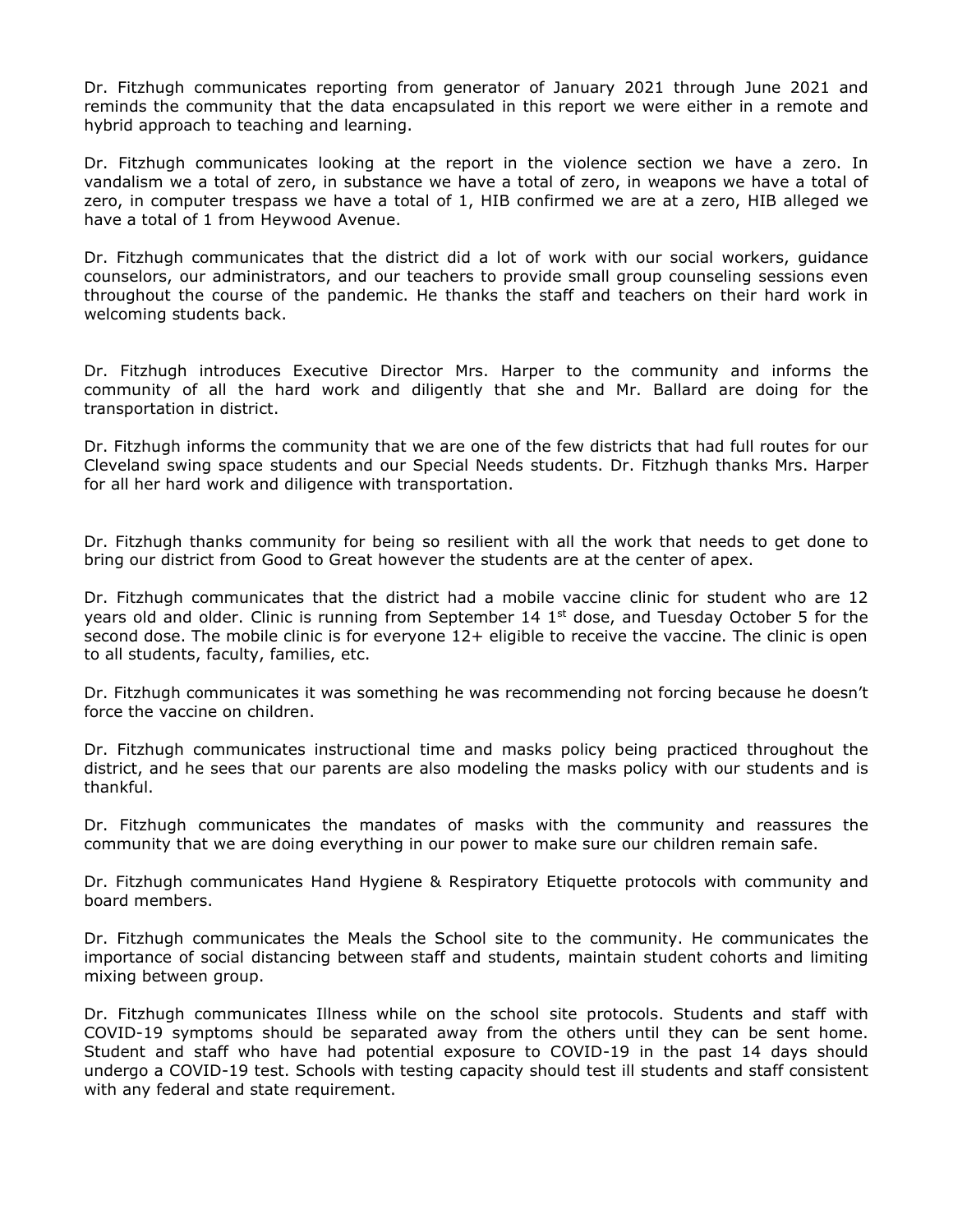Dr. Fitzhugh communicates reporting procedure if COVID-19 positive results are shared at the school/ district level. The district will notify LHDs when students or staff are ill and have potential COVID-19 exposure. If a student or staff test positive when in school the district must be prepared to provide the following information when consulting with the LHD.

Dr. Fitzhugh introduces Dr. Tina Powell, Assistant Superintendent of Innovation and Systems to discuss Start Strong Assessment.

### **Start Strong Assessment**

Dr. Powell communicates to the community that we have already started to monitor the students progress through our diagnostics and ELA, mathematics, as well as science.

### **Purpose**:

- To supplement existing efforts to gather standards-based data about students at the beginning of the school year.
- Maximize instructional time and quickly provide critical data to teachers and school leaders.
- Address students' unique needs at the beginning of the school year.
- Determine where "Strong Support May Be Needed"
- Intended to satisfy the federal statewide assessment requirement to administer general assessments in ELA, mathematics, and science for the 21-22SY.

# **Overview:**

- Can be administered in a single class period
- Aligned to the previous year's academic standards to help educators understand the level of support students require for current grade level instruction.
- Available across content areas ELA, mathematics, and science.
- Duration of unit 45-60 minutes one per unit per content area (1 unit per day)

### **Testing dates:**

- Week 1- October 4-8,2021
- Week 2- October 11-15,2021
- End of window October 22, 2021

### **Reporting:**

- Districts are strongly encouraged to share information with parents, guardians, and the education community.
- Raw scores should not be calculated or used as % correct or translated into A-F grades.
- Results are not intended to be used for decision-making in isolation of the other data.

Dr. Powell communicates Start Strong provides a data point to support curriculum and instructional planning.

Dr. Powell communicates the Academic Intervention Strategies such as identifying end of course and interim goals, identify students based upon a specific criteria, set short term, and measurable academic goals that speak to ON GRADE LEVEL PERFORMANCE. It also provides students with acceleration opportunities to address gaps while maintaining grade level standards.

Dr. Powell ends the presentation for Start Strong assessments.

Dr. Fitzhugh encourages the community to download that district app to stay tuned with all up to date information regarding the student.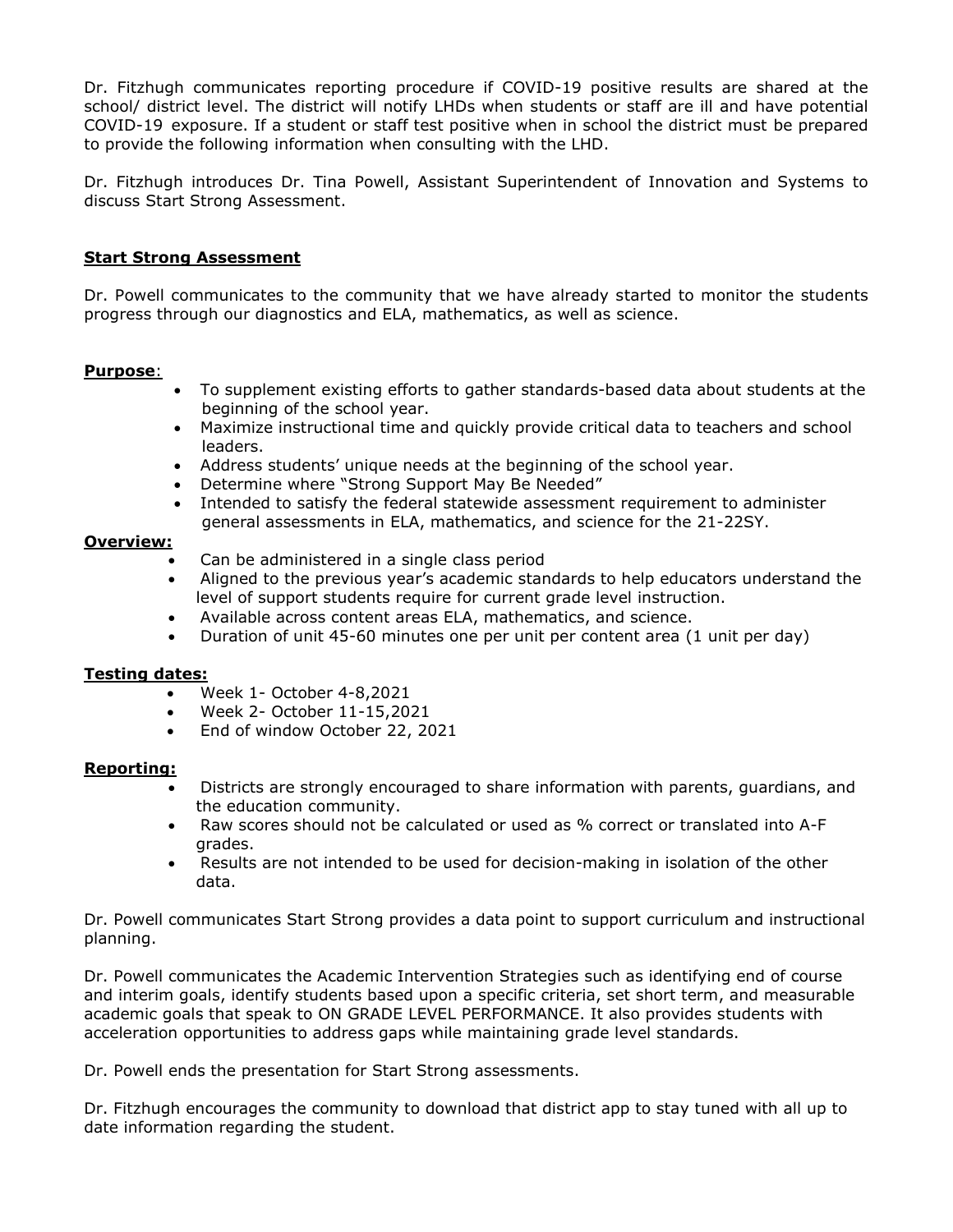Dr. Fitzhugh also encourages everyone to follow the districts social media handles to stay in tune with the latest district news.

That concludes Dr. Fitzhugh's Superintendent Report

Mrs. Johnson asks the Board Member for a motion to approve the June Board closed minutes from June 8, 2021, minutes.

### **Moved by Jeff Wingfield Seconded by Mr. Armstrong ROLL CALL (9) YEA (0) NAY (0) ABSTAIN (0) ABSENT**

Mrs. Johnson asks the Board Member for a motion to approve the July 12,2021 special closed minutes

### **Moved by Jeff Wingfield Seconded by Mr. Armstrong ROLL CALL (9) YEA (0) NAY (0) ABSTAIN (0) ABSENT**

Mrs. Johnson asks the Board Member for a motion to approve the July 13,2021 public minutes

### **Moved by Jeff Wingfield Seconded by Mr. Armstrong ROLL CALL (9) YEA (0) NAY (0) ABSTAIN (0) ABSENT**

Mrs. Johnson asks the Board Member for a motion to approve the July 13,2021 closed meeting minutes

### **Moved by Jeff Wingfield Seconded by Mr. Armstrong ROLL CALL (9) YEA (0) NAY (0) ABSTAIN (0) ABSENT**

Mrs. Johnson asks the Board Member for a motion to approve the July 26,2021 special closed meeting minutes

# **Moved by Jeff Wingfield Seconded by Mr. Armstrong ROLL CALL (9) YEA (0) NAY (0) ABSTAIN (0) ABSENT**

Mrs. Johnson asks the Board Member for a motion to approve the August  $10^{th}$ , 2021 public meeting minutes

### **Moved by Jeff Wingfield Seconded by Mr. Armstrong ROLL CALL (9) YEA (0) NAY (0) ABSTAIN (0) ABSENT**

Mrs. Johnson communicates that Ms. Turner will now discuss the community report.

### **Community Report**

Ms. Turner communicates to the community the Public Relations community had a virtual meeting on September 7 3:30pm.

Ms. Turner communicates to the community to always email them committee at [publicrelationsmeeting@orange.k12.nj.us](mailto:publicrelationsmeeting@orange.k12.nj.us) with any questions or concerns. The committee is always open to listen to all concerns and suggestion regarding about the district, board and committee.

Ms. Turner communicates that the committee discussed COVID-19 testing and reminds that Dr. Sampson is in district to provide testing to anyone in the district who needs it. Reminds the district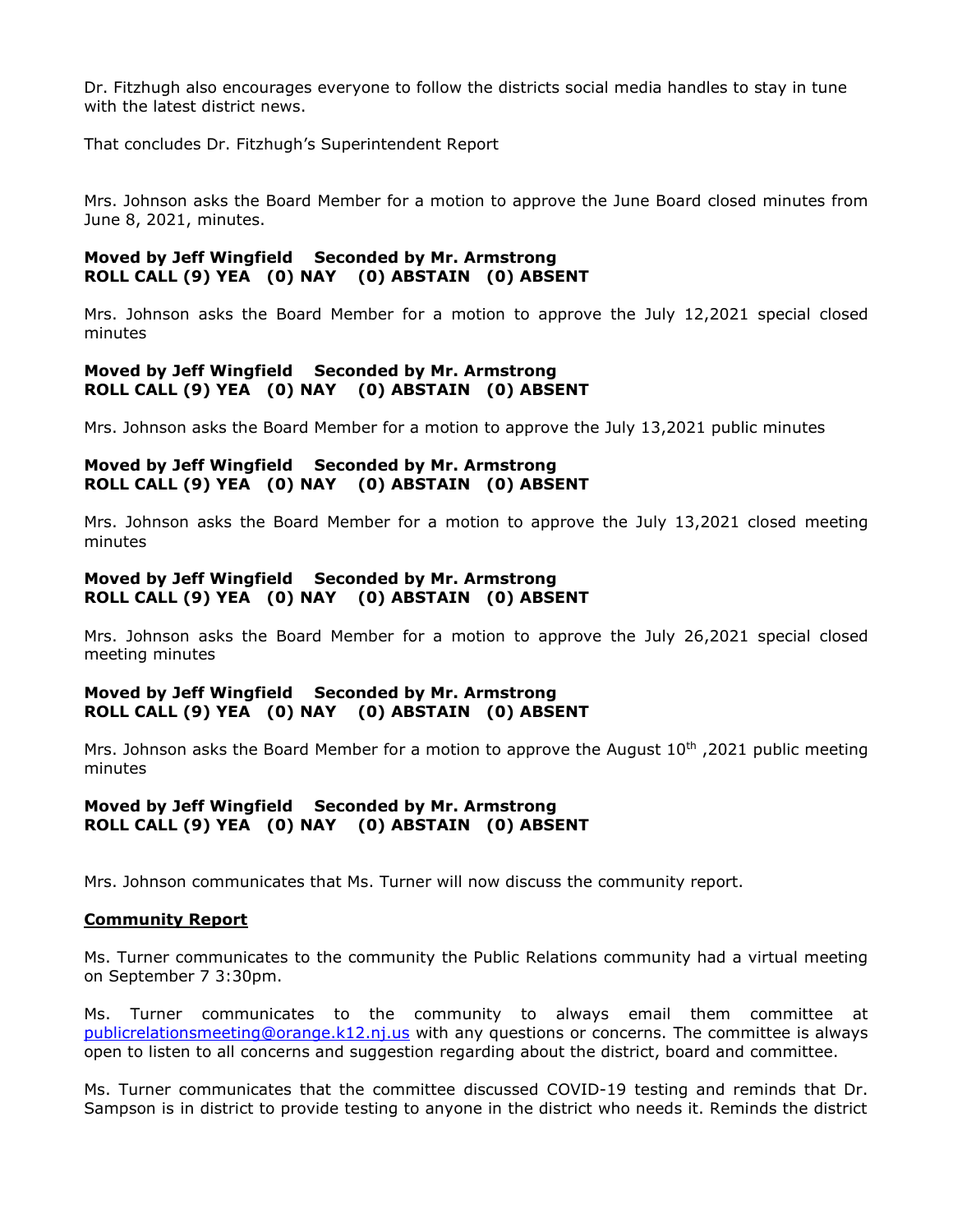that we must follow by example and wear our masks over our noses so that we can ask our students something we don't do ourselves.

Ms. Cabido communicates to the community that on August  $24<sup>th</sup>$  a curriculum meeting was held and many of the resolutions that are up for voting today were discussed. Including the district hosting a graduate from Fordham University counseling student worth 300 hours towards their master's degree.

Ms. Cabido communicates that all students across the district will now be able to take of tennis education.

Ms. Cabido communicates that they talked about the resolution to accept the donation for all thirdgrade students for dictionary.

Ms. Cabido communicates that they discussed the new ELA 3-8 curriculum from HMH

Ms. Cabido communicates that they also discussed the addition of social studies to kindergarten dramatic play.

Ms. Cabido communicates that they discussed to include LGTBQ historical impact on social sciences. Those courses were African study, sociology, peer leadership, civic law.

Mr. Henry communicates that the facilities committee met to discuss several topics such as the progress of Cleveland Street School.

Mr. Henry communicates that the new OHS is functionally open. Areas that are not available are the new media center, new lunch areas, and the bridge.

Mr. Henry communicates that they were advised of damages from tropical storm IDA and repairs are being done.

Mr. Henry communicates that the building is going from AC to HVAC

Mr. Henry communicates that they will be cutting on the heat on October  $15<sup>th</sup>$ , 2021.

Mrs. Johnson asks the board members for a motion to approve all committee reports

### **Moved by Jeff Wingfield Seconded by Mr. Armstrong ROLL CALL (9) YEA (0) NAY (0) ABSTAIN (0) ABSENT**

#### **Public Comments**

Community member communicates that there was a dangerous intersections meeting that uncovered a lot of intersections in Orange are near schools. There has been a lot of double-parked cars on one-way streets due to pick up and drop offs like Cleveland, Frankfurt, Jackson, and traffic has been very intense. She mentioned that the city is open to discussing a resolution with the board members. She also discusses the staggered time of dismissal of the OHS, elementary and middle school is causing a mess.

Dr. Fitzhugh communicates to the community member that all elementary schools have the same schedule. Secondary school also have the same time. He assures community member that working on recommendations to the board and to both unions regarding dismissal time.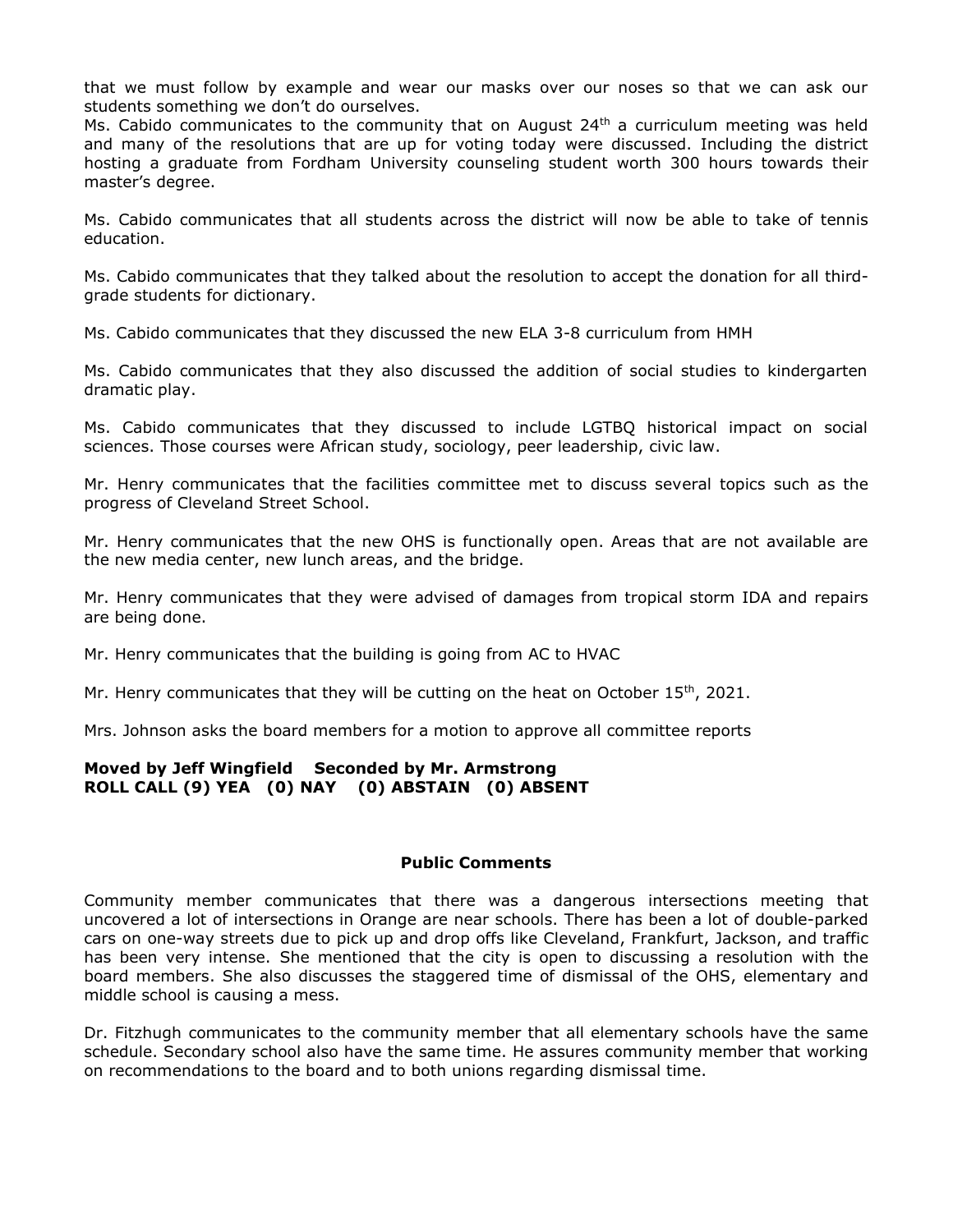Community member communicates that the OHS cafeteria has a very long line, sometimes they are running out of certain items, not enough food. She communicates that the students were excited to be at the High school because of the snacks and those options are no longer available.

Dr. Fitzhugh communicates that they must be mindful due to COVID-19. Mr. Dorsey sends out the school menu that is on the website so the students know exactly what they will have throughout the month of September.

Community member wants to know if the schools are not going to be closed for deep cleaning is the district hiring additional custodial help to maintain the schools safe and clean.

Dr. Fitzhugh communicates that they are doing strategic cleaning throughout the day to assure the schools remain clean and safe.

Community member Natasha Ward communicates that her biggest concern is student safety. There is a big parking and speeding issue around Heywood Avenue School. She also wants to mention that there is a crossing guard issue city wide. There is no zero-crossing guard at Central Ave and Carter and there were students holding hands and they are running across the streets. She is concerned for the safety of the students.

Dr. Fitzhugh communicates to the community member that on the district Facebook page there is a post for a wanted position for crossing guards, and they are conducting interviews for more crossing guards.

Natasha Ward communicates the needs for after care is needed as after COVID-19 community members are not expected to return to work. She understands that after care has started however there was poor communication on the topic. She knows of at 15 families that need after care starting from PRE-K. Some locations that offered before care no longer have them.

Natasha Ward communicates the traffic of Heywood Ave she also presents the board members with a map for them to view. Ms. Ward makes a few suggestions on how to fix those areas of concerns such a parking, one way street.

Dr. Fitzhugh thanks Ms. Ward for bring artifacts and suggestions to the board members.

Community member Mr. Ward communicates that there are at least 100 children killed in the us making their way to and from school. 25 thousand students are injured in the United States from and to school. Two thirds of drivers exceed the legal speed in school zone. He communicates that he's brought these issues to the municipality but if we can all come together and get something done. This topic has been brought up the last two years early on and nothing has been done. He advised the board members that there is not a single sign around any school that he's seen in our district that indicates to slow down because they are in a school zone. He also brings up our sidewalks are not ADA compliant in front of our schools. He also brings up soil erosion around Heywood Avenue school. Which will start to make structural impacts. Our sidewalks are erroring, and children can get hurt, break their ankles. Some of the retaining walls are also erroring and this needs to be adjusted.

Dr. Fitzhugh thanks Mr. Ward for bring artifacts to the board members because now they have the information to think through those problematic issues.

That concludes the Public Comments.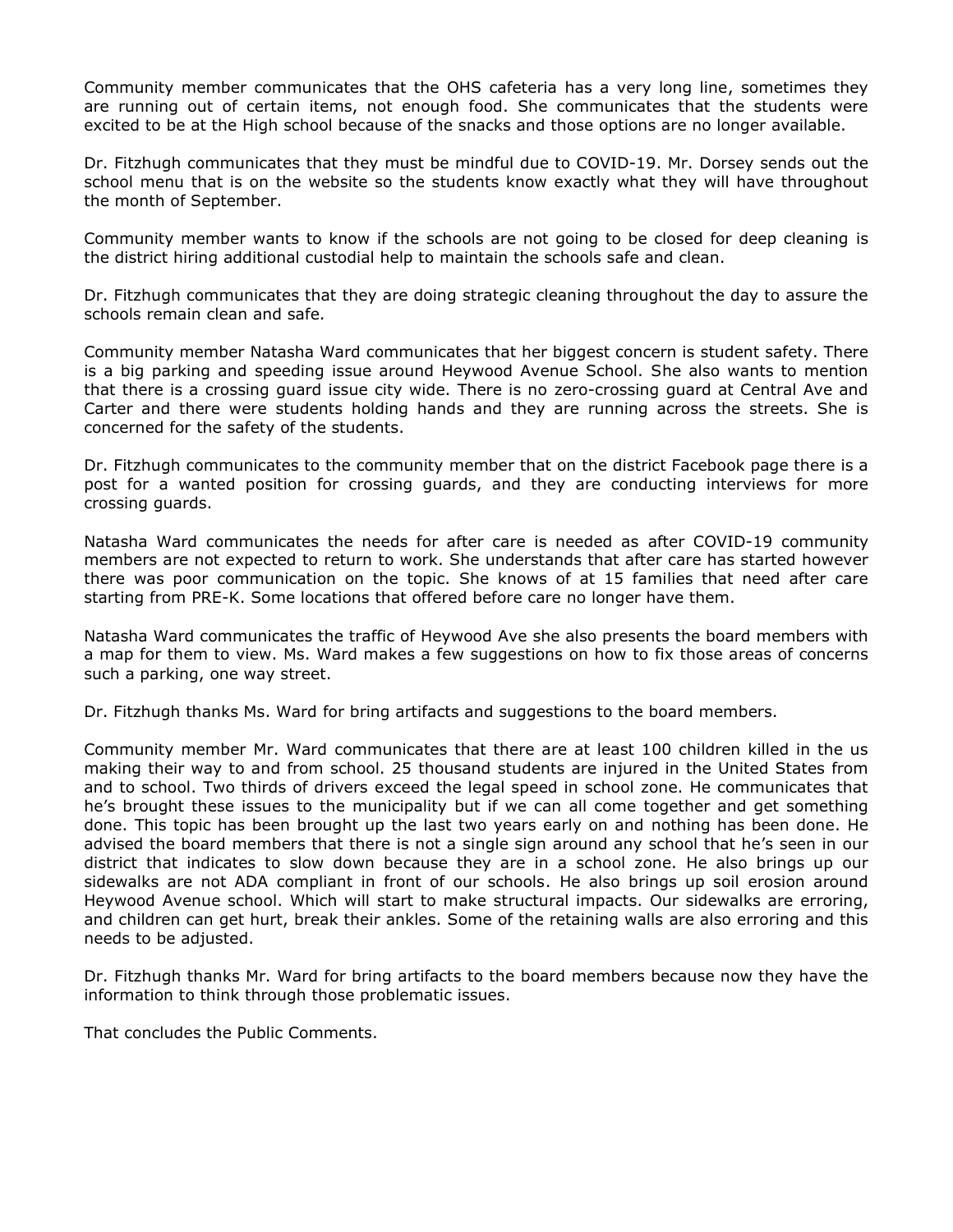#### **BOARD RESOLUTIONS**

Ms. Johnson motions to pull these items and get a consent agenda A21-071 A21-072 A21-074 A21-075 C21-053

### **Moved by Jeff Wingfield Seconded by Mr. Armstrong ROLL CALL (9) YEA (0) NAY (0) ABSTAIN (0) ABSENT**

Mrs. Johnson asks board members for a little bit of clarification on A21-071 resolution.

Mr. Ballard communicates that the resolution is for an online platform called Facillitron that will allow the district to lease its facility eliminating the paper trail process that we have in motion right now. It will allow the  $3<sup>rd</sup>$  party will allow the request of the facility and provide and thread renderings and viewing of each space. Which will give a clear understanding of what it's being leased. There is not up-front cost to the district.

Mrs. Johnson asks board members for a motion to approve A21-071 for the use of Facillitron.

# **Moved by Jeff Wingfield Seconded by Mr. Derrick Henry ROLL CALL (9) YEA (0) NAY (0) ABSTAIN (0) ABSENT**

Mrs. Johnson asks board members for a motion to approve A21-072 and asks Mr. Ballard for clarification.

Mr. Ballard communicates that is an online budget platform that was designed by former school administrators, Superintendents and principals are intimately involved with the budgeting process. The district is currently using a variation of spreadsheets and paper documents in order to craft the budget and it's very antiquated. This budget will allow access to direct access for them to see their budget and to make adjustment within that budget platform.

Mrs. Johnson communicates that the initial fee is \$16,000 and what does that cost includes?

Mr. Ballard explains that the \$16,000 is to allow this platform to come in and gather all our spreadsheets, meet with different administrators to be able to create this online platform. It will have 24/7 technical support and it will also train the staff. There is an annual subscription of \$11,000 after the first initial fee.

Mrs. Johnson asks board members for a motion to approve A21-072 for the use of online budget system.

#### **Moved by Jeff Wingfield Seconded by Mr. Armstrong ROLL CALL (9) YEA (0) NAY (0) ABSTAIN (0) ABSENT**

Mrs. Johnson asks board members for a motion to approve A21-074 and clarification.

Mr. Ballard communicates the Board Docs platform is an online platform that will allow us to run the administrator aspect to the meeting mor sufficient and with less paper. Ensuring that the board member will have access to. It will allow to record the minutes as well as the votes. This platform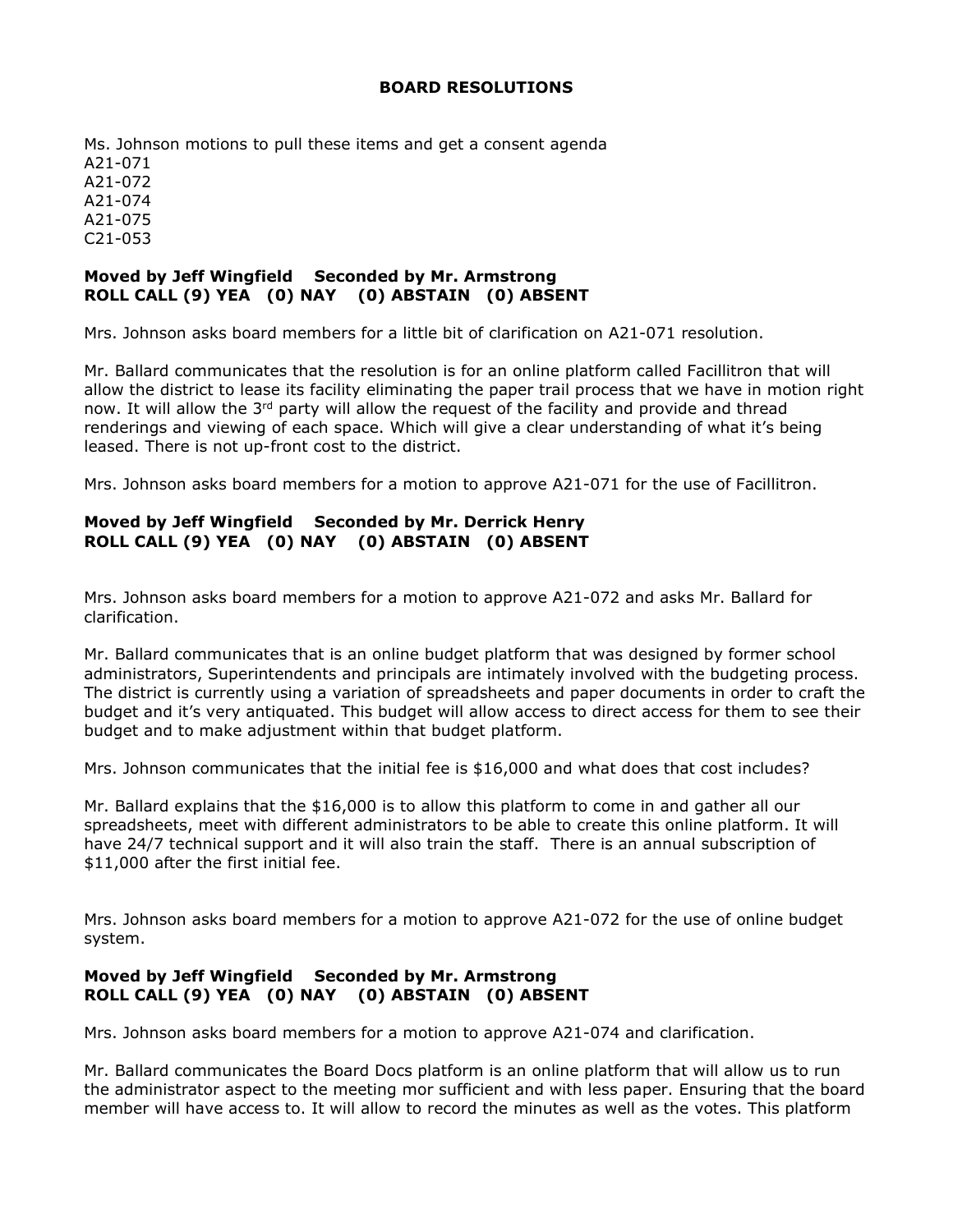will allow the process to be done more quickly. The cost for this platform is a fixed amount of \$17,500 per year.

Dr. Fitzhugh communicates that he used this platform when he was an Assistant Superintendent in Hoboken. This platform is efficient and would like to thank Ms. Dobbs for scanning in all the documents.

# **Moved by Jeff Wingfield Seconded by Mr. Armstrong ROLL CALL (9) YEA (0) NAY (0) ABSTAIN (0) ABSENT**

Mrs. Johnson asks board members for a motion to approve 821-075 and clarification.

Mr. Ballard communicates that Avid Exchange is another online platform that we are piggybacking off the state contract. Platform allows district to audit their utilities bill. This is step one to allow the district to know the building spending in utilities. It will also allow the vendor to contact PSE&G directly. The cost is \$2500 and there is a \$3 per bill fee which \$1008 for the year to allow them to assist us with this process.

### **Moved by Jeff Wingfield Seconded by Mr. Armstrong ROLL CALL (9) YEA (0) NAY (0) ABSTAIN (0) ABSENT**

Mrs. Johnson asks board members for a motion to approve C21-5053

### **Moved by Jeff Wingfield Seconded by Mr. Armstrong ROLL CALL (9) YEA (0) NAY (0) ABSTAIN (0) ABSENT**

Mrs. Johnson asks board members for a motion to approve Human Resource agenda

### **Moved by Jeff Wingfield Seconded by Mr. Armstrong ROLL CALL (9) YEA (0) NAY (0) ABSTAIN (0) ABSENT**

That concludes the Board Resolutions.

Ms. Crockett communicates the scheduled upcoming public virtual meetings:

- Curriculum committee will be held on September 28, 2021, at 3:30pm
- Facilities meeting virtual Monday, October 4<sup>th</sup>, 2021, at 2:30pm
- Public Relations committee meeting Tuesday, October 5, 2021, at 3:30pm
- Finance virtual committee meeting Thursday, October  $7<sup>th</sup>$ , 2021, at 5:30pm
- Orange Board of Education public meeting Tuesday, October 12, 2021, at 7:30pm

### **Board Comments**

Mrs. Johnson wants to give thanks to all those who make all this possible especially Dr. Fitzhugh.

Mrs. Johnson wants to give the Administration team a huge thank you for all that the do.

Mr. Siaka thanks the Administration for all their work. He states we have some mistake that must be corrected but he reassures the community it will be fixed.

Ms. Jones communicates to the board that she is being nominated and recommended to represent the northern region to participate in a panel to discuss recruiting, retention and relations.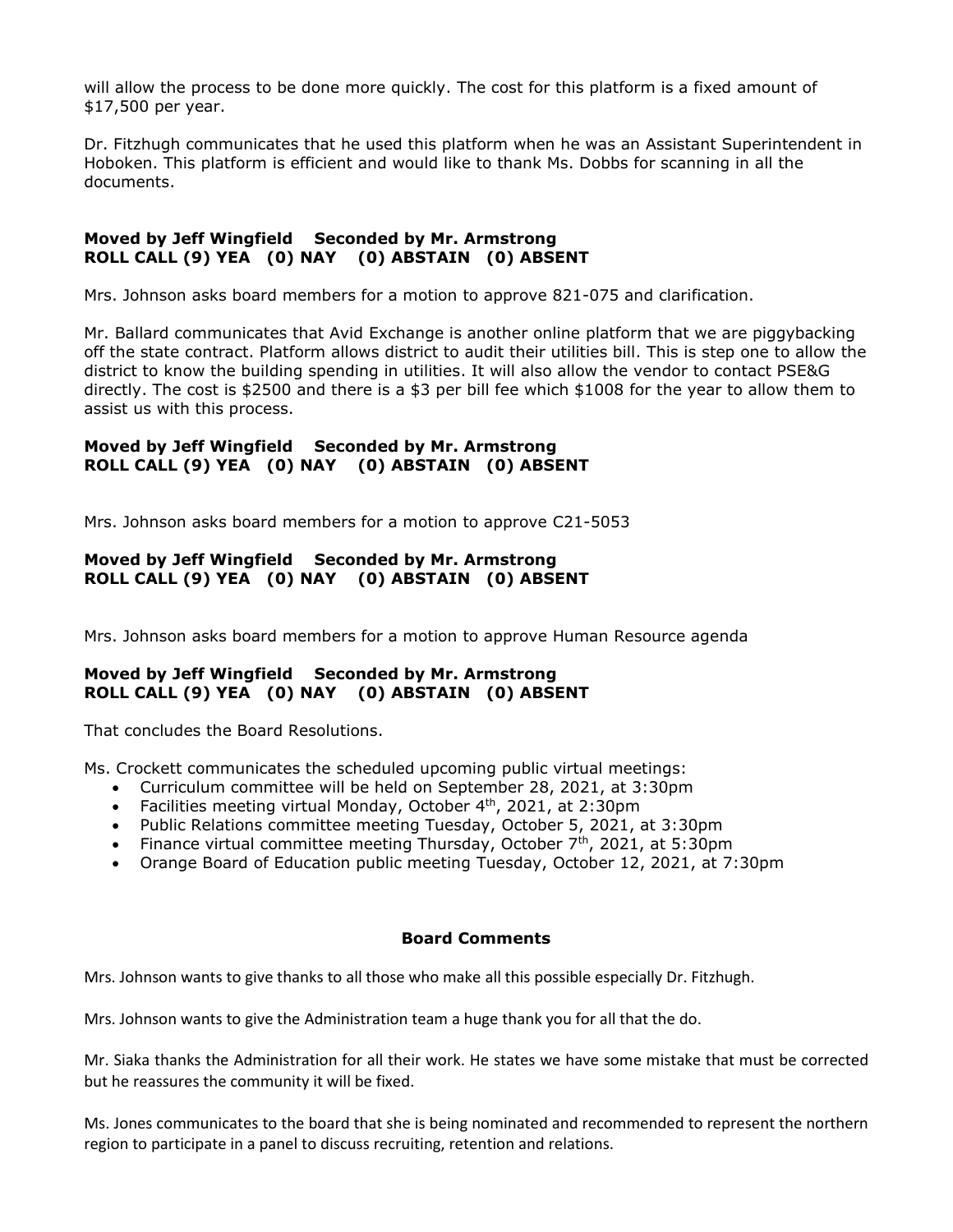Mr. Henry thanks all the staff and administration who pitched anticipated on for the first day of school. Many issues and yet our district adapted.

Ms. Gravesande thanks to all the staff and board members for paying attention. She encourages the community to reach out to the member and staff about any questions or concerns.

Ms. Cadibo thanks and welcomes everyone back to the 21-22SY and is excited to see everyone there and excited to be back. It was very heart warming. She thanks Mrs. Lisa Spotswood-Brown and Ms. Colon for all their hard work with enrollments.

Ms. Turner wants to remind that it takes a village to raise kids and she is excited to be back in school and is happy to see a familiar face. Thanks everyone is making everything possible for our children.

Mr. Armstrong communicates that it was chaotic at Lincoln because over 200 parents did not sign their COVID-19 form and our district got right on top of it and assisted the parents.

# Ms. Johnson moves to have meeting adjourned **Moved by Jeff Wingfield Seconded by Mr. Armstrong ROLL CALL (9) YEA (0) NAY (0) ABSTAIN (0) ABSENT**

### **A21-069 RESOLUTION TO APPROVE A MEMORANDUM OF UNDERSTANDING BETWEEN ORANGE BOARD OF EDUCATION AND ASUN STAR TO FACILITATE THE LEADERS OF TOMORROW PROGRAM AT ROSA PARKS COMMUNITY SCHOOL AND OAKWOOD AVENUE COMMUNITY SCHOOL.**

**WHEREAS,** the ASUN Star, located at 54 Bloomfield Ave 4th floor, Bloomfield, NJ 07003; and **WHEREAS,** the New Jersey Department of Education offers the 21st CCLC Program that is a limited competitive grant program open to all public or private agencies including, local education agencies; and

**WHEREAS,** the Orange Board of Education has collaborated with ASUN STAR to provide students enrolled in the 21<sup>st</sup> Century Afterschool Program with The Leaders of Tomorrow Program. While participating in this program, students will develop open communication skills, increase their selfesteem, and build confidence among the youth; and

**WHEREAS,** the Orange Board of Education in collaboration with ASUN STAR has a goal to deliver The Leaders of Tomorrow Program via one-hour workshops weekly for thirty weeks during the 2021-2022 school year. The program is available for students in grades 4-7 at Rosa Parks Community School and Oakwood Avenue Community enrolled in the 21<sup>st</sup> Century Afterschool Program. The start date is TBD. The total cost for the program is not to exceed \$11,600; and **NOW, THEREFORE, BE IT RESOLVED,** upon the recommendation of the Superintendent of Schools, the Orange Board of Education, accepts the Memorandum of Understanding regarding the facilitation of the ASUN STAR The Leaders of Tomorrow Program during the 21<sup>st</sup> Century Afterschool Program at Rosa Parks Community School and Oakwood Avenue Community School.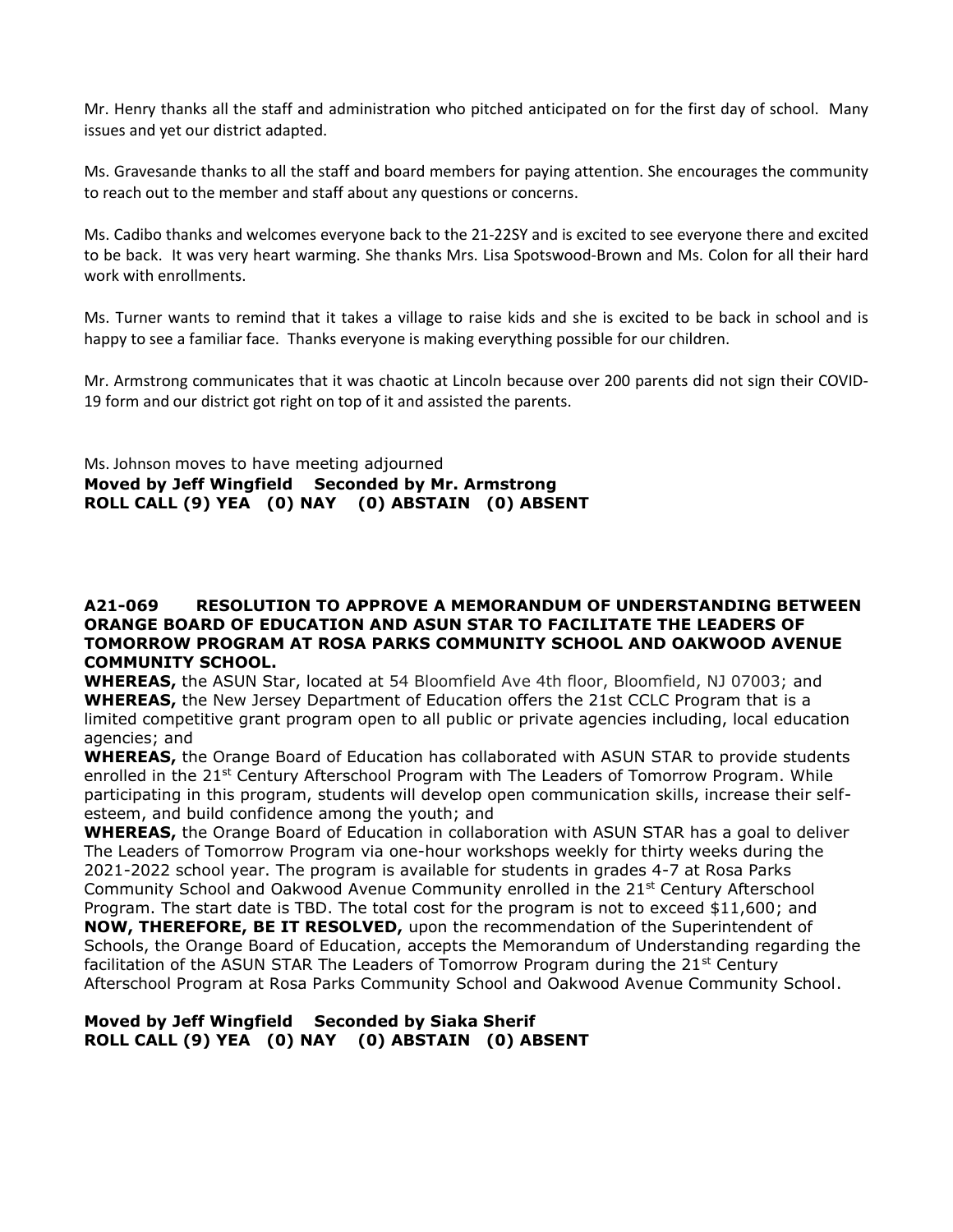# **A21-070 RESOLUTION TO ACCEPT THE MEMORANDUM OF AGREEMENT BETWEEN ORANGE BOARD OF EDUCATION AND FORDHAM UNIVERSITY**

**WHEREAS**, the Orange Board of Education is committed to providing undergraduate and graduate students with clinical experiences in the school setting; and,

**WHEREAS**, Fordham University has requested placement of a Master's Degree graduate student with a practicum field experience in the field of school counseling; and,

**WHEREAS**, Forest Street Community School will serve as the school setting for this clinical experience to take place under all conditions of the memorandum of agreement;

**NOW, THEREFORE BE IT RESOLVED,** upon the recommendation of the Superintendent of Schools, the Orange Board of Education approves a Memorandum of Agreement with Fordham University for the 2021-2022 school year.

**Moved by Jeff Wingfield Seconded by Siaka Sherif ROLL CALL (9) YEA (0) NAY (0) ABSTAIN (0) ABSENT**

# **A21-071 RESOLUTION TO ACCEPT AND APPROVE THE MOA FOR FACILITRON FOR 2021-2022 SY**

**WHEREAS** the Company is the operator of an Internet website that provides its customers with a web storefront for the presentation and rental of facilities; and

**WHEREAS** the Client desires to present and rent its facilities on a web storefront hosted by the Company ("the "Client Facilities Rental Storefront") upon the terms and subject to the conditions set forth herein.

**WHEREAS** in accordance with N.J.S.A 18A:18A-5a (19), the District is authorized to award a contract without public advertising for the provision or performance of goods and services for the support or maintenance of proprietary computer hardware and software; and

**WHEREAS** utilization of this service incurs no out-of-pocket expenses for the district and Company shall remit all collected Client Fee payments for completed rentals minus applicable commission and any End User refunds to the Client on a monthly basis

**NOW, THEREFORE, BE IT RESOLVED** upon the recommendation of the Superintendent of Schools, the Orange Board of Education accepts and approves the MOA for Facilitron for the 2021- 2022 school year

### **Moved by Shawneque Johnson Seconded by Jeffrey Wingfield ROLL CALL (9) YEA (0) NAY (0) ABSTAIN (0) ABSENT**

### **A21-072 RESOLUTION TO ACCEPT AND APPROVE THE CONTRACT FOR THE MYBUDGETFILE ANNUAL LICENSING FOR 2021-2022 SCHOOL YEAR.**

**WHEREAS** the Orange Board of Education desires to utilize the MyBudgetFile application software for annual licensing and support; and

**WHEREAS** the budgeting application software assists the District in creating meaningful financial plans that support educational goals, bringing academic planning and financial planning together; and

**WHEREAS** in accordance with N.J.S.A 18A:18A-5a (19), the District is authorized to award a contract without public advertising for the provision or performance of goods and services for the support or maintenance of proprietary computer hardware and software; and

**WHEREAS** the contract period shall be for one (1) year from July 1, 2021. through June 30, 2022, pro-rated to commence October 1, 2021; and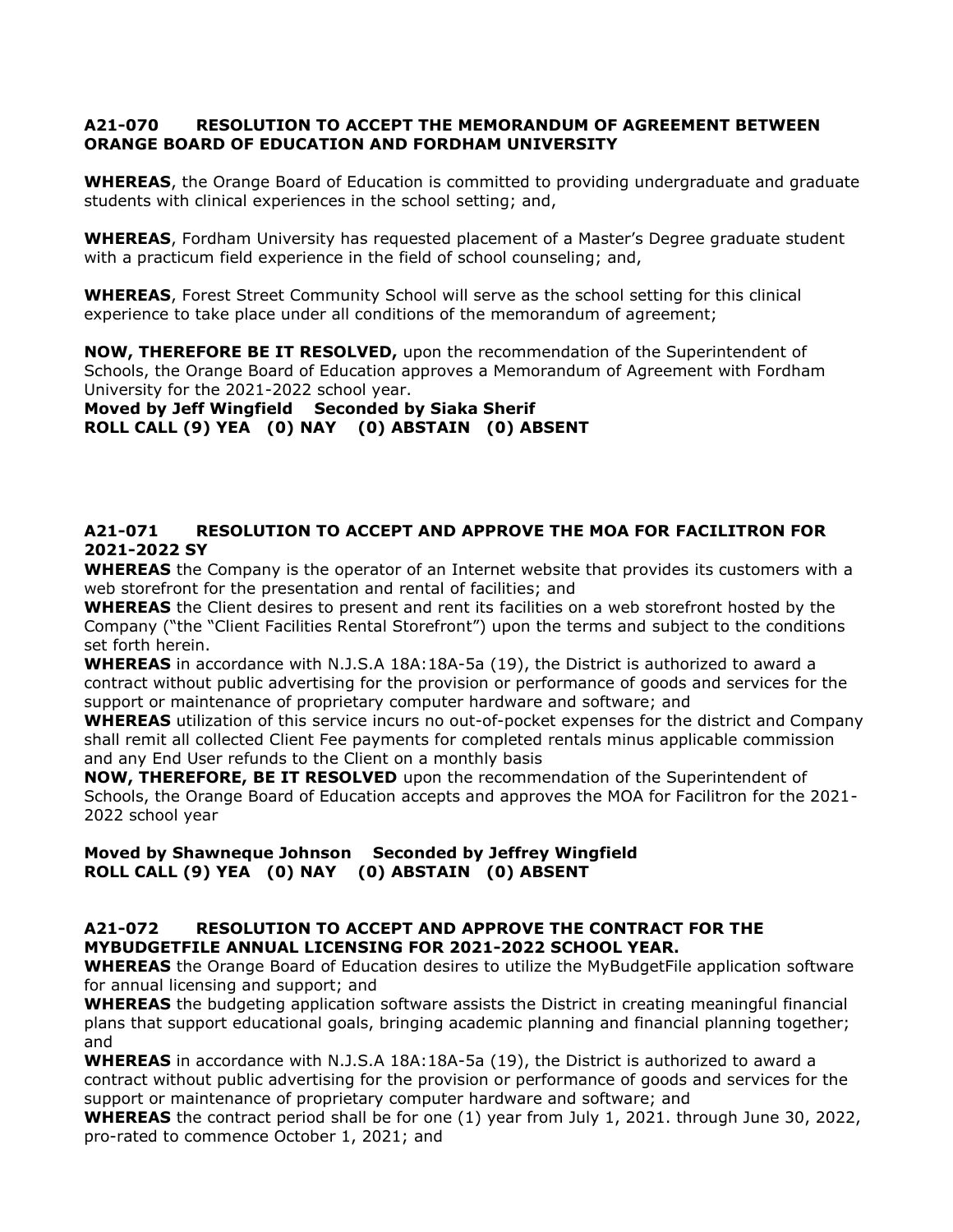**WHEREAS** the recommended for award of term contract has been reviewed and approved by Jason E. Ballard, School Business Administrator/Board Secretary.

**NOW, THEREFORE, BE IT RESOLVED,** upon the recommendation of the Superintendent of Schools, the Orange Board of Education, accepts and approves the award of term contract for annual licensing and support from July 1, 2021. through June 30, 2022, pro-rated to commence October 1, 2021, to the following vendor:

MyBudgetFile 500-72 Boulder Blvd Stony Plain, AB T7Z 1V7 **Moved by Shawneque Johnson Seconded by Guadalupe Cabido ROLL CALL (9) YEA (0) NAY (0) ABSTAIN (0) ABSENT**

### **A21-073 RESOLUTION TO APPROVE THE CONTRACT WITH ADVANCING OPPORTUNITIES TO PROVIDE ASSISTIVE TECHNOLOGY SERVICES FOR HEARING-IMPAIRED STUDENTS FOR THE 2021-2022 SCHOOL YEAR**

**WHEREAS,** the Orange School Board of Education has agreed to contract with Advancing Opportunities to provide Assistive Technology Evaluation/Services, and AAC Evaluation/Services to Hearing-Impaired students; and

**WHERAS,** Advancing Technology is committed to implementing AAC Evaluation (travel included) \$1320.00, AAC Support and Training (travel included) \$185.00 per hour, AT Evaluation (travel included) \$990.00, and AT Support and Training (travel included) \$155.00 per hour; and **WHEREAS,** the contract specified the types of service to be provided for each assessment; and **WHEREAS,** a copy of the contract for this resolution is on file in the Department of Special Services.

**NOW THEREFORE BE IT RESOLVED,** upon the recommendation of the Superintendent of Schools the Orange Board of Education approves the contract with Advancing Opportunities to provide Assistive Technology Evaluation Services, and AAC Evaluation and Services to Hearing-Impaired students for 2021-2022 School Year.

# **Moved by Shawneque Johnson Seconded by Jeffrey Wingfield ROLL CALL (9) YEA (0) NAY (0) ABSTAIN (0) ABSENT**

### **A21-074 RESOLUTION TO ACCEPT AND APPROVES THE AWARD OF BOARDDOCS TERM CONTRACT FOR ANNUAL LICENSING AND SUPPORT FROM JULY 1, 2021 THROUGH JUNE 30, 2022**

**WHEREAS** the Orange Board of Education desires to utilize the BoardDocs application software for annual licensing and support; and

**WHEREAS** the Document Management System software assists the district in providing separate confidential meetings, separate document managers and separate administrative access for unlimited meeting groups of the same organization

**WHEREAS** in accordance with N.J.S.A 18A:18A-5a (19), the District is authorized to award a contract without public advertising for the provision or performance of goods and services for the support or maintenance of proprietary computer hardware and software; and

**WHEREAS** the contract period shall be for one (1) year from July 1, 2021. through June 30, 2022, pro-rated to commence October 1, 2021; and

**WHEREAS** the recommended for award of term contract has been reviewed and approved by Jason E. Ballard, School Business Administrator/Board Secretary.

**NOW, THEREFORE, BE IT RESOLVED,** upon the recommendation of the Superintendent of Schools, the Orange Board of Education, accepts and approves the award of term contract for annual licensing and support from July 1, 2021 through June 30, 2022, pro-rated to commence October 1, 2021, to the following vendor: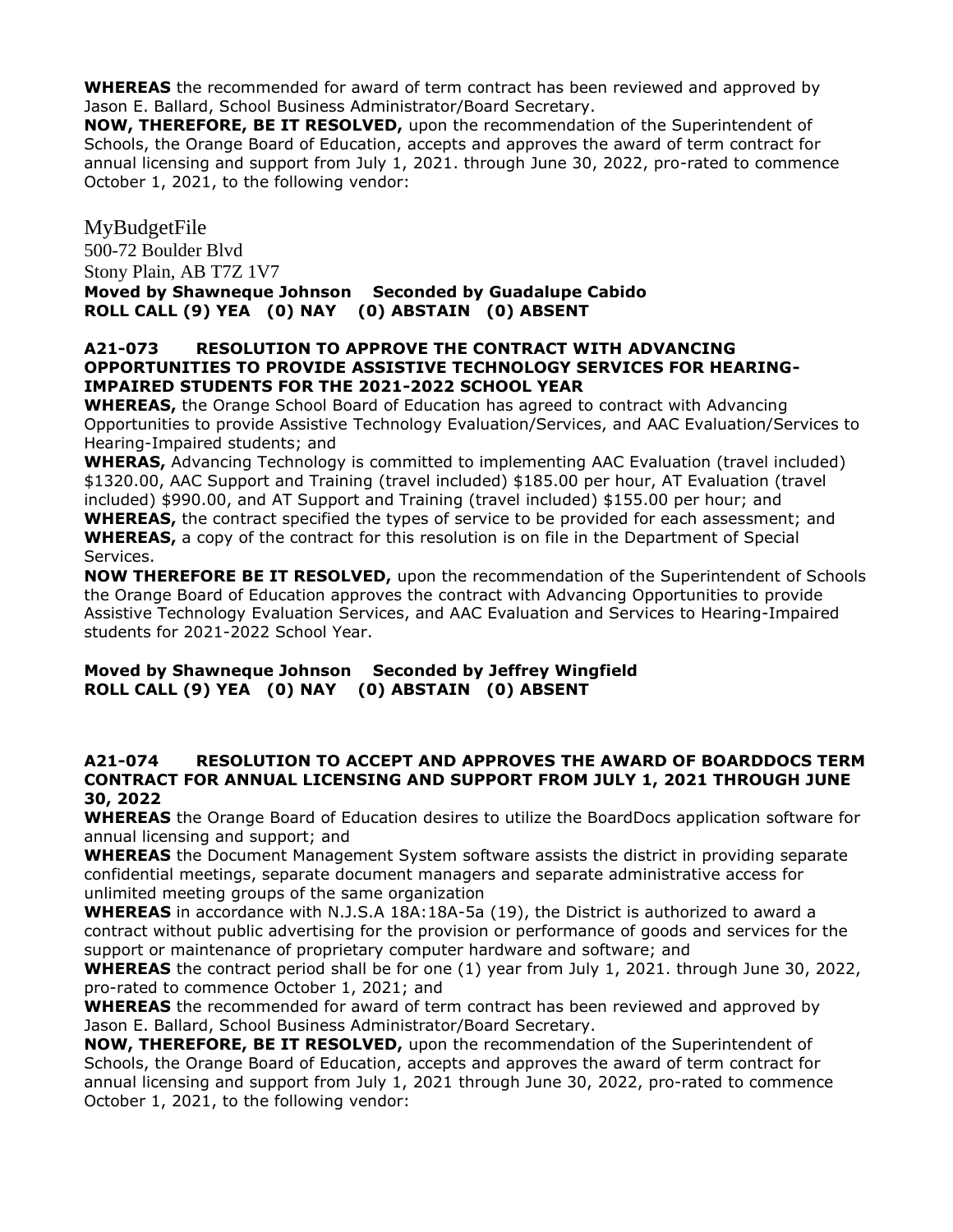BoardDocs Emerald Data Solutions, Inc. 1111 19th Street NW, 9th Floor Washington, DC 20036 **Moved by Shawneque Johnson Seconded by David Armstrong ROLL CALL (9) YEA (0) NAY (0) ABSTAIN (0) ABSENT**

# **A21-075 RESOLUTION TO ACCEPT AND APPROVE THE AWARD OF AVIDXCHANGE TERM CONTRACT FOR ANNUAL LICENSING AND SUPPORT FROM JULY 1, 2021 THROUGH JUNE 30, 2022**

**WHEREAS** the Orange Board of Education desires to utilize the AvidXchange LN application software for annual licensing and support; and

**WHEREAS** the AvidXchange software provides a blend of software applications and services to assist in the audit and management of PSEG accounts

**WHEREAS** pursuant to N.J.S.A. 18A:18A-10a and N.J.A.C. 5:34-7.29(c), may by resolution and without advertising for bids, purchase any goods or services under the State of New Jersey Cooperative Purchasing Program for any State contracts entered into on behalf of the State by the Division of Purchase and Property in the Department. of the Treasury and

**WHEREAS** fees payable for the services and products are specified on the order form in accordance with NJ State Contract T2605

**WHEREAS** the contract period shall be for one (1) year from July 1, 2021 through June 30, 2022, pro-rated to commence October 1, 2021; and

**WHEREAS** the recommended for award of term contract has been reviewed and approved by Jason E. Ballard, School Business Administrator/Board Secretary.

**NOW, THEREFORE, BE IT RESOLVED,** upon the recommendation of the Superintendent of Schools, the Orange Board of Education, accepts and approves the award of term contract for annual licensing and support from July 1, 2021 through June 30, 2022, pro-rated to commence October 1, 2021, to the following vendor:

AvidXchange

1210 AvidXchange Lane

Charlotte, NC 28206

**Moved by Shawneque Johnson Seconded by David Armstrong ROLL CALL (9) YEA (0) NAY (0) ABSTAIN (0) ABSENT**

# **A21-076 RESOLUTION TO APPROVE THE TUITION AGREEMENT FOR THE 2021-2022 SCHOOL YEAR FOR ESSEX COUNTY SCHOOL OF TECHNOLOGY**

**WHEREAS,** the agreement made this first day of September 2021 by and between the Board of Education of Essex County Vocation Technical Schools, whose address is 60 Nelson Place,  $1^{st}$  floor North Newark, NJ hereinafter designated as receiving district, and

**WHEREAS,** the term of the agreement shall be from September 1, 2021 to June 30, 2022 which period shall also be known as the 2021-2022 school year

**WHEREAS**, the sending district agrees to pay one-tenth of the tentative tuition charge for full time regular education. The tentative tuition charge of \$5,911.00 is multiplied by projected enrollment of 125 full time students.

**NOW THEREFORE BE IT RESOLVED,** upon the recommendation of the Superintendent of Schools the Orange Board of Education approves the tuition agreement for the 2021-2022 school year for Essex County School of Technology.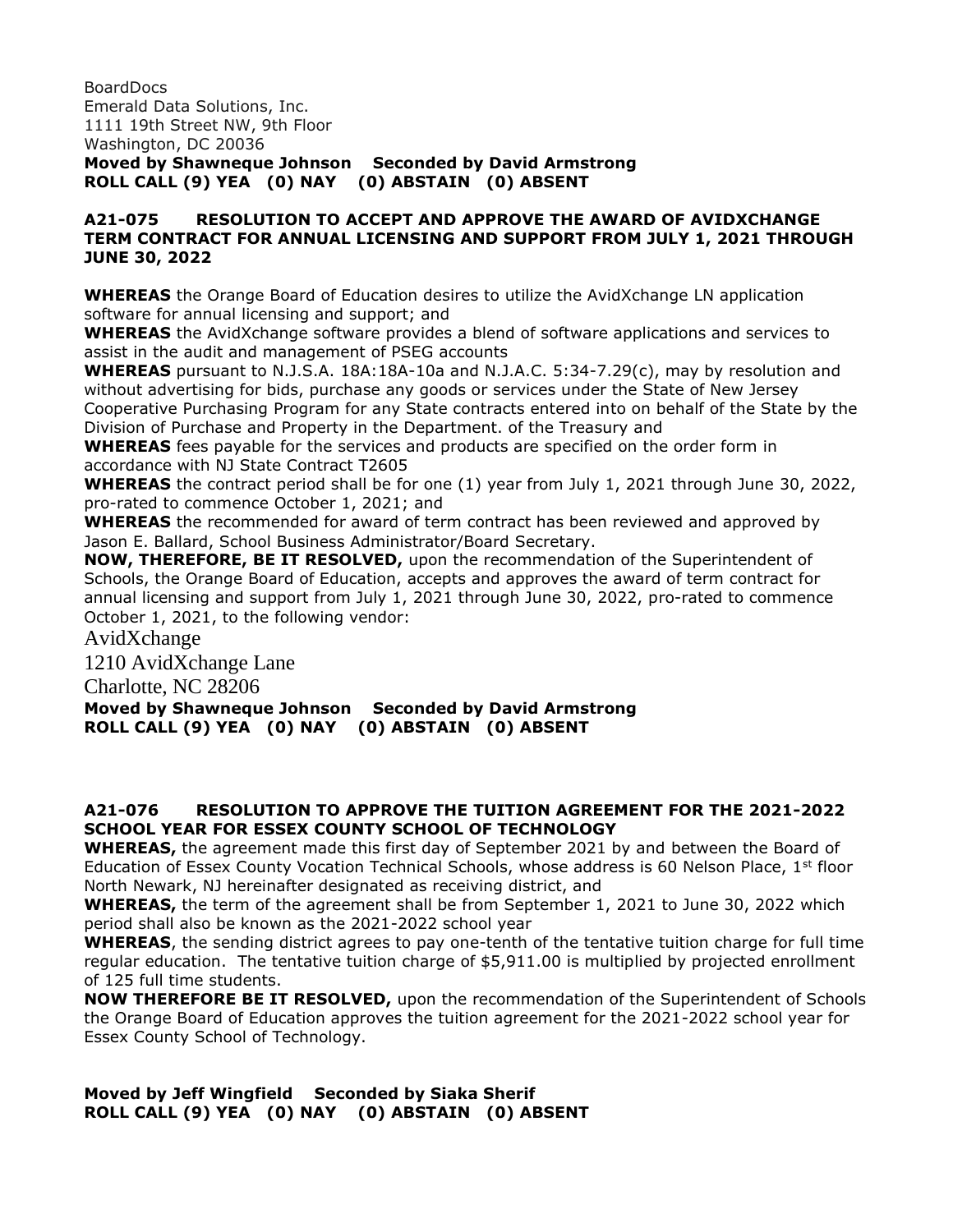### **A21-077 RESOLUTION TO APPROVE A MEMORANDUM OF UNDERSTANDING BETWEEN ORANGE BOARD OF EDUCATION AND THE LIBERTY ARTS CENTER**

**WHEREAS,** the Liberty Arts Center, located at 222 Jersey City Boulevard, Jersey City, New Jersey 07305 and;

**WHEREAS,** the New Jersey Department of Education offers the 21<sup>st</sup> CCLC Program that is a limited competitive grant program open to all public or private agencies including, local education agencies; and

**WHEREAS,** the Orange Board of Education has collaborated with the Liberty Science Center to provide a program to provide students enrolled in the 21<sup>st</sup> Century Afterschool Program with academic STEM enrichment opportunities that complement the regular school day to students in grades 4-7 at Rosa Parks Community School and Oakwood Avenue Community School; and

**WHEREAS,** the Orange Board of Education with the Liberty Arts Center has a goal of collaboration to deliver a Forensic Science Class to students who will be instructed on how to complete investigations using forensic science techniques. Each participating school will have eight classes over a four-week period during the 2021-2022 school year. The start date is TBD. The total cost for the program is not to exceed \$9,200; and

**NOW, THEREFORE, BE IT RESOLVED,** upon the recommendation of the Superintendent of Schools, the Orange Board of Education, accept the Memorandum of Understanding regarding the facilitation of the Liberty Arts Center Forensic Sciences classes during the 21<sup>st</sup> Century Afterschool Program at Rosa Parks Community School and Oakwood Avenue Community School.

#### **Moved by Jeff Wingfield Seconded by Siaka Sherif ROLL CALL (9) YEA (0) NAY (0) ABSTAIN (0) ABSENT**

# **A21-078 RESOLUTION TO APPROVE THE MONTH TO MONTH CONTRACT FOR POWER CLEAN, INC.**

**WHEREAS,** an extension was proposed to allow for re-listing of the Request for Proposals for custodial services, per legal advice. The district is moving to another month to month contract with Power Clean, Inc.

**WHEREAS,** effective September 1, 2021, PCI monthly cost has increased, the new monthly cost is \$257,932.00.

**NOW, THEREFORE, BE IT RESOLVED,** upon the recommendation of the Superintendent of Schools, resolution to approve Power Clean Incorporated for a 30-day extension of the current contract between Power Clean Incorporated and the Board for custodial services.

# **Moved by Jeff Wingfield Seconded by Siaka Sherif ROLL CALL (9) YEA (0) NAY (0) ABSTAIN (0) ABSENT**

### **B21-014 RESOLUTION TO UTILIZE THE NET GENERATION PHYSICAL EDUCATION TENNIS CURRICULA FOR A DISTRICTWIDE TENNIS PROGRAM, K - 12**

**WHEREAS,** The USTA (United States Tennis Association) Eastern has offered to provide a Tennis program, district wide for students, K – 12; and,

**WHEREAS,** all district Physical Education teachers will receive a 3-hour workshop training and each school will receive tennis equipment to include 36 rackets, 60 tennis balls, curriculum for grade bands (1-2), (3-4), (5-6) and (7-12); and,

**WHEREAS**, all Physical Education teachers will receive a 3-hour training session on how to utilize equipment and curriculum resources inclusive of lesson plans and formative/summative assessments from the Net Generation Physical Education Tennis curricula. These curricula is in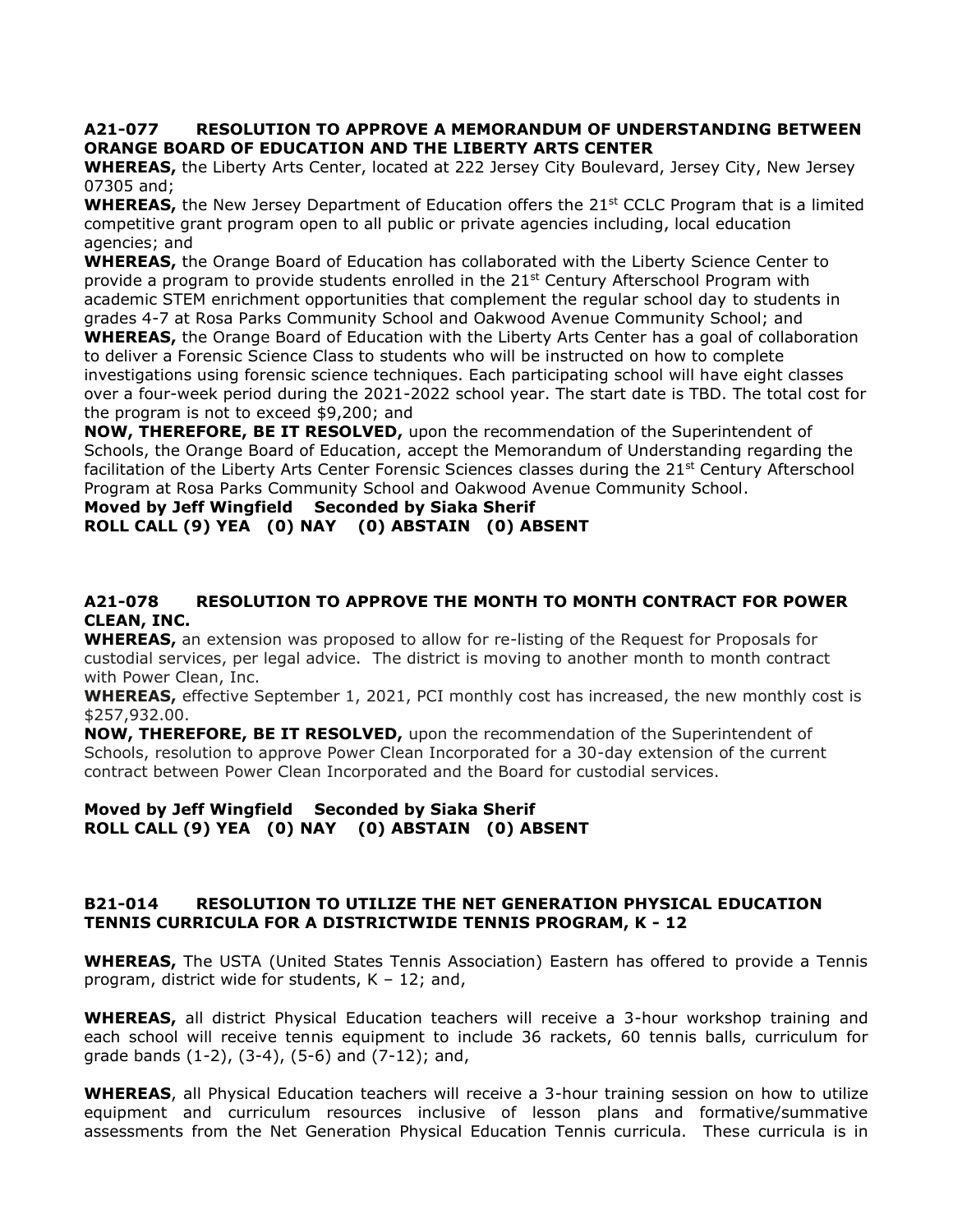alignment with the NJ Student Learning Standards for Comprehensive Physical Education and Health for grades  $K - 12$ .

**NOW THEREFORE BE IN RESOLVED**, upon the recommendation of the Superintendent of Schools, the Orange Board of Education approve the utilization of the Net Generation Physical Education Tennis Curricula for a districtwide Tennis program for our students,  $K - 12$ .

### **Moved by Jeff Wingfield Seconded by Siaka Sherif ROLL CALL (9) YEA (0) NAY (0) ABSTAIN (0) ABSENT**

### **B21-015 RESOLUTION TO APPROVE THE ADOPTION OF VISUAL AND PERFORMING ARTS CURRICULUM GUIDES: DANCE III AND IV, ELEMENTS OF ART I, INTRO TO CERAMICS, AND PERCUSSION I, II, AND III**

**WHEREAS,** the Orange School District is committed to implementing Visual and Performing Arts New Jersey Student Learning Standards; and,

**WHEREAS,** the Orange School District is committed to implementing the New Jersey Student Learning Standards, Career Ready Standards, Technology Standards and 21<sup>st</sup> Century Themes and Skills**;** and,

**WHEREAS,** Orange Public School teachers and the Office of Visual and Performing Arts composed curriculum guides for Orange Public Schools students; and,

**WHEREAS,** the Orange Public Schools are required to obtain approval from the Board of Education for the adoption of the Visual and Performing Arts Curriculum Guides: Dance III And IV, Elements of Art I, Intro To Ceramics, and Percussion I, II, and III**;** And,

**WHEREAS,** the Orange Board of Education's Curriculum Committee has also reviewed and now recommends the acceptance of the Visual and Performing Arts Curriculum Guides: Dance III and IV, Elements of Art I, Intro to Ceramics, and Percussion I, II, and III**;**

**Now, Therefore Be It Resolved,** upon the recommendation of the Superintendent of Schools, the Orange Board of Education approves the implementation and application of the Visual and Performing Arts Curriculum Guides: Dance III and IV, Elements of Art I, Intro to Ceramics, and Percussion I, II, and III, for the school years 2021-2026**.**

**Moved by Jeff Wingfield Seconded by Siaka Sherif ROLL CALL (9) YEA (0) NAY (0) ABSTAIN (0) ABSENT**

# **B21-016 RESOLUTION TO APPROVE THE ADOPTION OF GRADES 3-8 ENGLISH LANGUAGE ARTS CURRICULUM GUIDES**

**WHEREAS,** the Orange School District is committed to implementing English Language Arts New Jersey Student Learning Standards; and,

**WHEREAS,** the Orange School District is committed to implementing the New Jersey Student Learning Standards, Career Ready Standards, Technology Standards and 21<sup>st</sup> Century Themes and Skills**;** and,

**WHEREAS,** Orange Public School teachers and the Office of English Language Arts composed curriculum guides for grades three through grade eight; and,

**WHEREAS,** the Orange Public Schools are required to obtain approval from the Board of Education for the adoption of the Grades 3-8 English Language Arts Curriculum Guides**;** and,

**WHEREAS,** the Orange Board of Education's Curriculum Committee has also reviewed and now recommends the acceptance of the English Language Arts Curriculum Guides**;**

**NOW, THEREFORE BE IT RESOLVED,** upon the recommendation of the Superintendent of Schools, the Orange Board of Education approves the implementation and application of the English Language Arts Grades 3-8 Curriculum Guides**,** for the school years 2021-2026**.**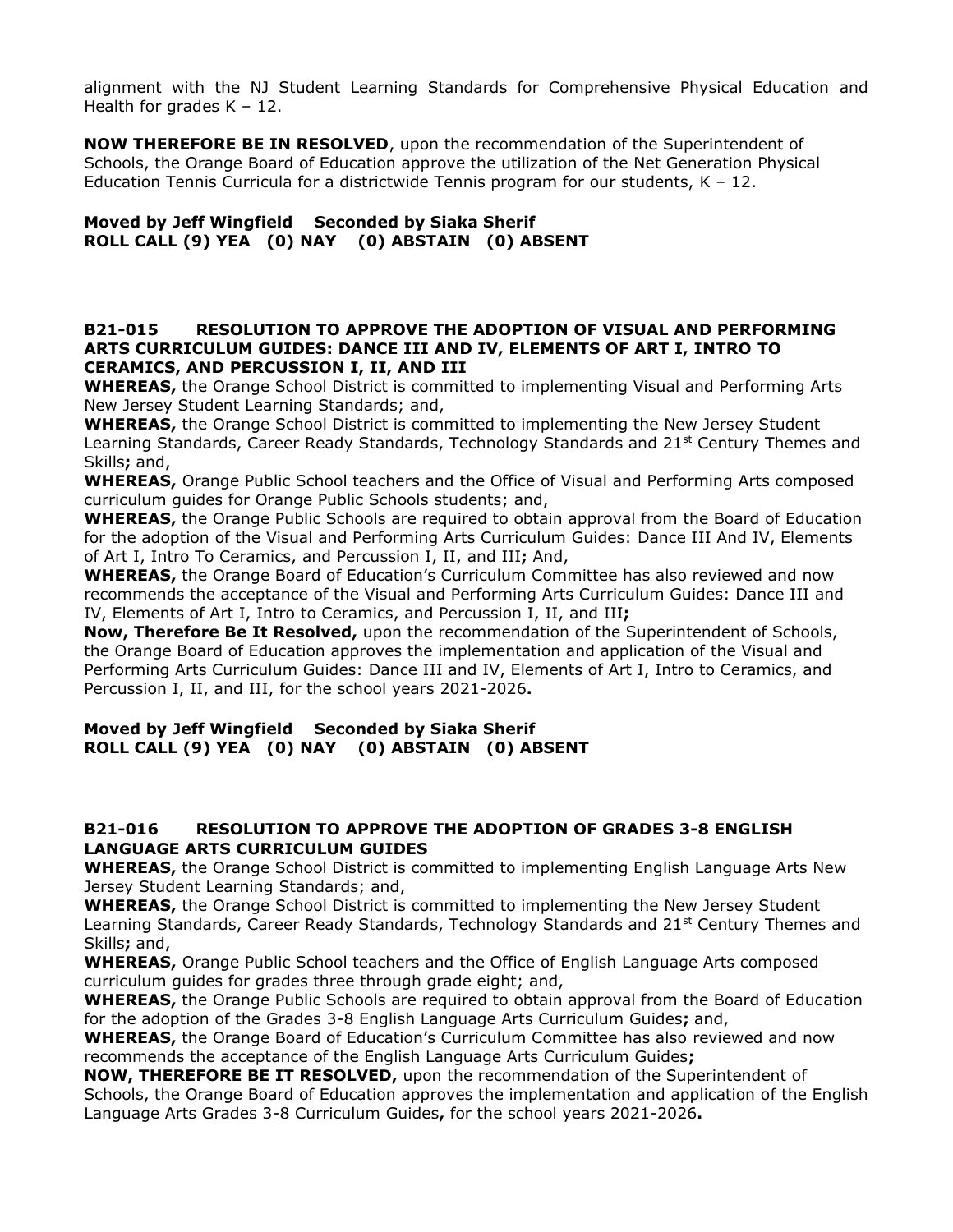**Moved by Jeff Wingfield Seconded by Siaka Sherif ROLL CALL (9) YEA (0) NAY (0) ABSTAIN (0) ABSENT**

#### **B21-017 RESOLUTION TO APPROVE THE ADOPTION OF SOCIAL STUDIES CURRICULUM GUIDES: AFRICANA STUDIES, CIVICS, ECONOMICS AND SOCIETY, PEER LEADERSHIP, SOCIOLOGY, AND STREET LAW**

**WHEREAS,** the Orange School District is committed to implementing Social Studies New Jersey Student Learning Standards; and,

**WHEREAS,** the Orange School District is committed to implementing the New Jersey Student Learning Standards, Career Ready Standards, Technology Standards and 21<sup>st</sup> Century Themes and Skills**;** and,

**WHEREAS,** Orange Public School teachers and the Office of Social Studies composed curriculum guides for Orange Public Schools students; and,

**WHEREAS,** the Orange Public Schools are required to obtain approval from the Board of Education for the adoption of the Social Studies Curriculum Guides: Africana Studies, Civics, Economics And Society, Peer Leadership, Sociology, And Street Law**;** And,

**WHEREAS,** the Orange Board of Education's Curriculum Committee has also reviewed and now recommends the acceptance of The Social Studies Curriculum Guides: Africana Studies, Civics, Economics And Society, Peer Leadership, Sociology, And Street Law**;**

**NOW, THEREFORE BE IT RESOLVED,** upon the recommendation of the Superintendent of Schools, the Orange Board of Education approves the implementation and application of the Social Studies Curriculum Guides: Africana Studies, Civics, Economics And Society, Peer Leadership, Sociology, And Street Law**,** For The School Years 2021-2026**.**

# **Moved by Jeff Wingfield Seconded by Siaka Sherif ROLL CALL (9) YEA (0) NAY (0) ABSTAIN (0) ABSENT**

#### **B21-018 RESOLUTION TO APPROVE READING BUDDIES FOR THE 2021-2022 SY WHEREAS,** the Orange School District is dedicated to improving students' literacy skills; and, **WHEREAS,** the Reading Buddies program provides trained volunteers through RSVP to read to students in small virtual groups on a weekly basis; and,

**WHEREAS,** the Reading Buddies program supplements the District's English Language Arts curriculum; and,

**WHEREAS,** Lincoln Avenue School has participated in Reading Buddies for grades K-2 in the past; **NOW, THEREFORE BE IT RESOLVED,** upon the recommendation of the Superintendent of Schools, the Orange Board of Education approves the Reading Buddies for the 2021-2022 school year.

# **Moved by Jeff Wingfield Seconded by Siaka Sherif ROLL CALL (9) YEA (0) NAY (0) ABSTAIN (0) ABSENT**

# **C21-053 RESOLUTION TO APPROVE THE PAYMENT OF BILLS FOR SEPTEMBER 2021 WHEREAS**, the Orange School District request the payment of the attached detailed bills for

March, whose totals are summarized as follows: **NOW, THEREFORE, BE IT RESOLVED**, that the Orange Board of Education hereby approves the

total payment of district bills as presented by the School Business Administrator/Board Secretary.

# **Moved by Fatimah Turner Seconded by Derrick Henry ROLL CALL (9) YEA (0) NAY (0) ABSTAIN (0) ABSENT**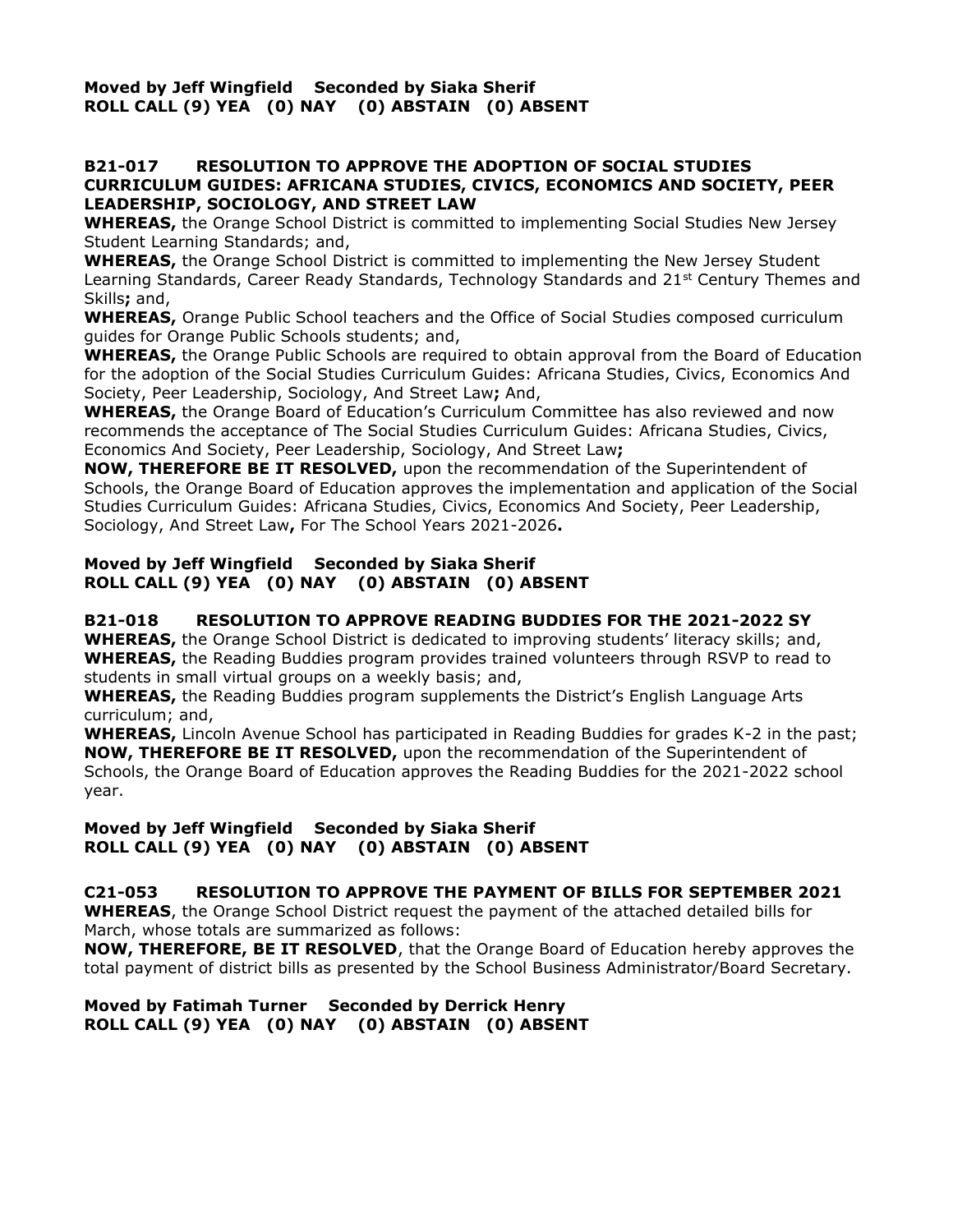# **C21-054 RESOLUTION TO APPROVE THE BOARD OF EDUCATION'S MONTHLY CERTIFICATION OF BUDGETARY MAJOR ACCOUNT/FUND STATUS FOR AUGUST 2021**

**WHEREAS,** pursuant to N.J.A.C. 6:20-2.3(3), we (the Board) certify that as of July 2021, after review of the Board Secretary's Financial Report (appropriate sections) and upon consultation with appropriate Official, to the best of our knowledge, no major account of funds has been overexpended in violation of N.J.A.C. 6:20-1.13(b) and that sufficient funds are available to meet the district's financial obligations for the remainder of the fiscal year.

**NOW, THEREFORE, BE IT RESOLVED,** that the Orange Board of Education, hereby approves its Monthly Certification of Budgetary Major Account/Fund Status, presented by the School Business Administrator/Board Secretary, as indicated above.

### **Moved by Jeff Wingfield Seconded by Siaka Sherif ROLL CALL (9) YEA (0) NAY (0) ABSTAIN (0) ABSENT**

### **C21-055 RESOLUTION TO APPROVE THE TRANSFER OF FUNDS (FUNDS 11) FOR THE 2020-2021 SY**

**WHEREAS,** the Orange School District requires budgetary transfers to meet the encumbrances for the 2020-2021 school year, as per the attached.

**NOW, THEREFORE, BE IT RESOLVED,** that the Orange Board of Education hereby approves the Transfer of Funds.

**BE IT FURTHER RESOLVED,** as recommended by the Superintendent of Schools and the School Business Administrator, that the 2020-2021 budget be adjusted accordingly.

# **Moved by Jeff Wingfield Seconded by Siaka Sherif ROLL CALL (9) YEA (0) NAY (0) ABSTAIN (0) ABSENT**

# **C21-056 RESOLUTION TO APPROVE THE TRANSFER OF FUNDS (FUNDS 11) FOR THE 2021-2022 SY**

**WHEREAS,** the Orange School District requires budgetary transfers to meet the encumbrances for the 2021-2022 school year, as per the attached.

**NOW, THEREFORE, BE IT RESOLVED,** that the Orange Board of Education hereby approves the Transfer of Funds.

**BE IT FURTHER RESOLVED,** as recommended by the Superintendent of Schools and the School Business Administrator, that the 2021-2022 budget be adjusted accordingly.

# **Moved by Jeff Wingfield Seconded by Siaka Sherif ROLL CALL (9) YEA (0) NAY (0) ABSTAIN (0) ABSENT**

# **C21-057 RESOLUTION TO APPROVE THE TRANSFER OF FUNDS (FUND 15) FOR THE 2021-2022 SCHOOL YEAR**

**WHEREAS,** the Orange School District requires budgetary transfers to meet the encumbrances for the 2021-2022 school year, as per the attached.

**NOW, THEREFORE, BE IT RESOLVED,** that the Orange Board of Education hereby approves the Transfer of Funds.

**BE IT FURTHER RESOLVED,** as recommended by the Superintendent of Schools and the School Business Administrator, that the 2021-2022 budget be adjusted accordingly.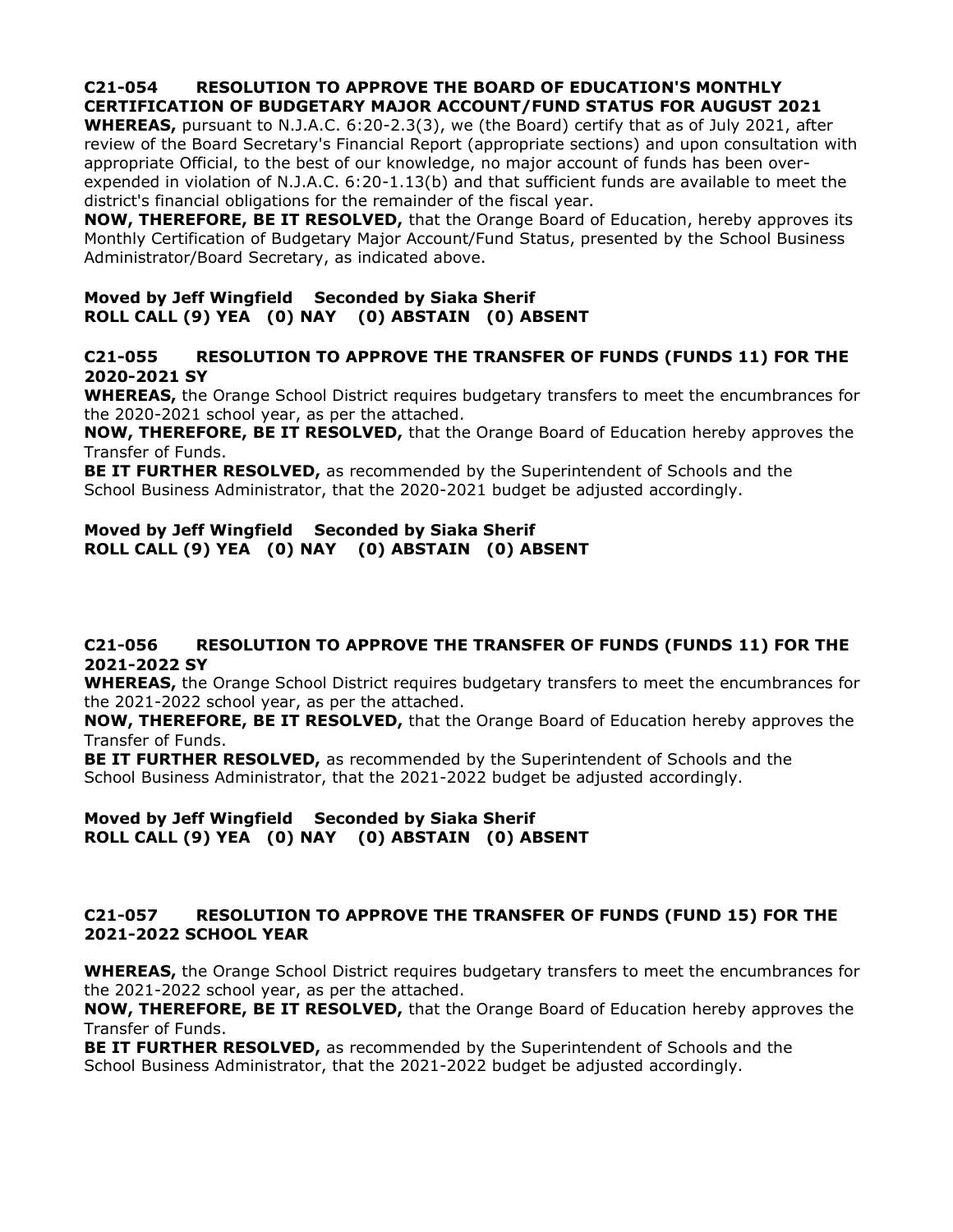### **PAGE 1 OF 3**

### **C21-058 RESOLUTION TO APPROVE THE 2021-2022 BANK SIGNATORIES FOR THE DESIGNATED SCHOOLS**

**WHEREAS,** the Orange School District has undergone some personnel changes and the minimum required signatories on school fund checks are now two.

**NOW, THEREFORE, BE IT RESOLVED,** that the individuals listed below are hereby designated signatories for the listed accounts:

| <b>Schools</b>                  | <b>Depository</b>                      | <b>Signatories</b>                                                                |
|---------------------------------|----------------------------------------|-----------------------------------------------------------------------------------|
| Central Elem.<br>Checking       | Bank of America, N.A.<br>#381032793172 | Denise White<br>Jason E. Ballard<br>Onica Cole-Bellot<br>Lamont T. Zachary        |
| Cleveland St. Elem.<br>Checking | Bank of America, N.A.<br>#0139019146   | Robert Pettit<br>Jason E. Ballard<br>Onica Cole-Bellot<br>Lamont T. Zachary       |
| Forest St. Elem.<br>Checking    | Bank of America, N.A.<br>#0139026606   | Yancisca Cooke<br>Jason E. Ballard<br>Onica Cole-Bellot<br>Lamont T. Zachary      |
| Heywood Ave. Elem.<br>Checking  | Bank of America, N.A.<br>#0139021922   | Dion Patterson<br>Jason E. Ballard<br>Onica Cole-Bellot<br>Lamont T. Zachary      |
| Lincoln Ave. Elem.<br>Checking  | Bank of America, N.A.<br>#0801040111   | Frank Iannucci, Jr.<br>Jason E. Ballard<br>Onica Cole-Bellot<br>Lamont T. Zachary |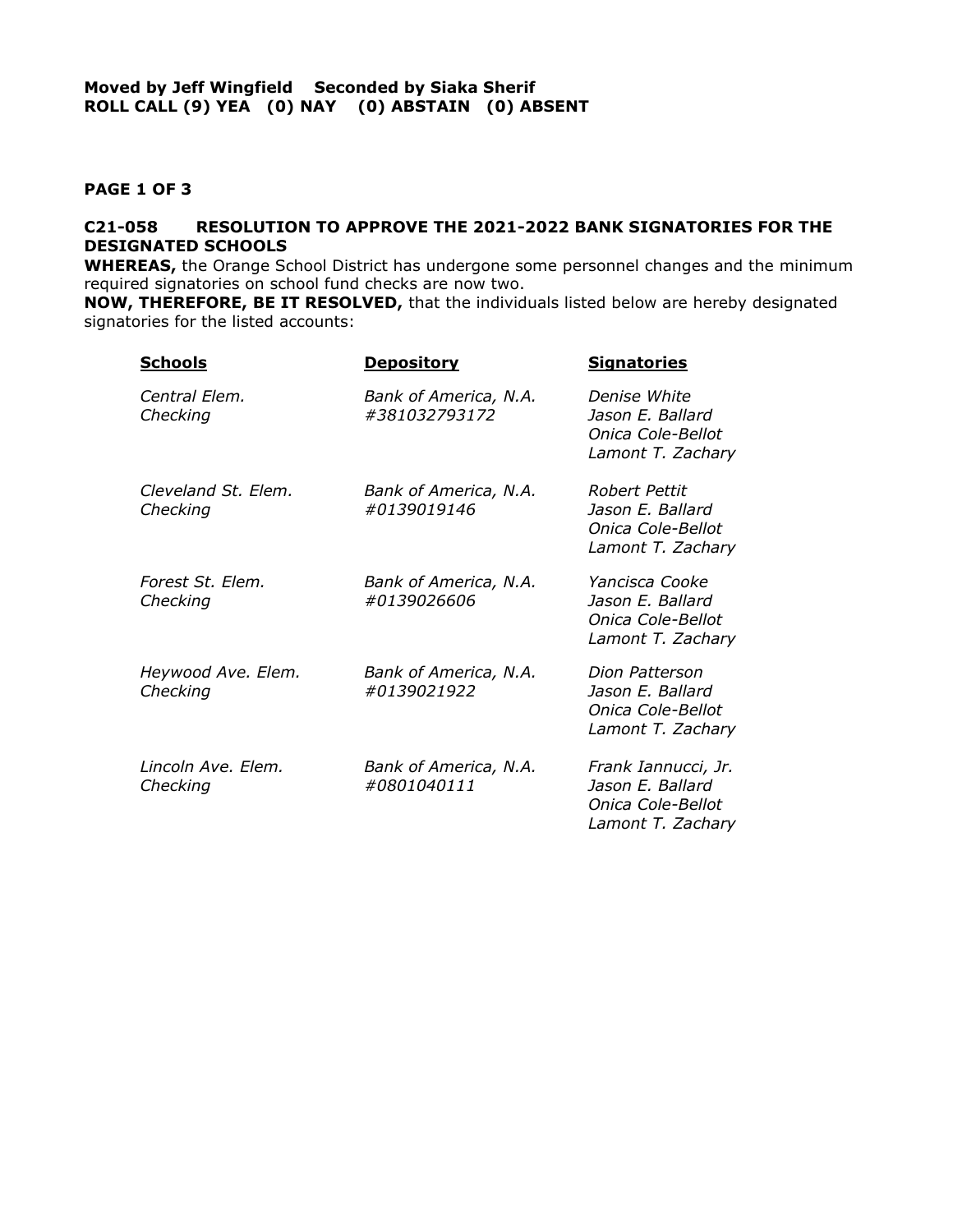### **PAGE 2 OF 3 C21-058 RESOLUTION TO APPROVE THE 2021-2022 BANK SIGNATORIES FOR THE DESIGNATED SCHOOLS NOW, THEREFORE, BE IT RESOLVED,** (Cont'd)

| <b>Schools</b>                                         | <b>Depository</b>                         | <b>Signatories</b>                                                                     |
|--------------------------------------------------------|-------------------------------------------|----------------------------------------------------------------------------------------|
| Rosa Parks<br>Checking                                 | Bank of America, N.A.<br>#9501421576      | Dr. Debra Joseph-Charles<br>Jason E. Ballard<br>Onica Cole-Bellot<br>Lamont T. Zachary |
| Oakwood Ave. Elem.<br>Checking                         | Bank of America, N.A.<br>#0139021426      | Dana Gaines<br>Jason E. Ballard<br>Onica Cole-Bellot<br>Lamont T. Zachary              |
| Park Ave. Elem.<br>Checking                            | Bank of America, N.A.<br>#0139000216      | Dr. Myron Hackett<br>Jason E. Ballard<br>Onica Cole-Bellot<br>Lamont T. Zachary        |
| Orange Preparatory Academy<br>Checking                 | Bank of America, N.A.<br>#0139013512      | Carrie Halstead<br>Jason E. Ballard<br>Onica Cole-Bellot<br>Lamont T. Zachary          |
| Orange Preparatory Academy<br>Money-Market<br>Checking | <b>Bank of America</b><br>#3812672911     | Carrie Halstead<br>Jason E. Ballard<br>Onica Cole-Bellot<br>Lamont T. Zachary          |
| Orange High<br>Money-Market<br>Checking                | <b>Hudson City Savings</b><br>#1508317053 | Onica Cole-Bellot<br>Jason E. Ballard<br>Lamont T. Zachary<br>Jason Belton             |
| STEM Inn. Acad. Oranges                                | Bank of America, N.A.<br>#381032793185    | Jason E. Ballard<br>Dr. Devonii Reid<br>Onica Cole-Bellot<br>Lamont T. Zachary         |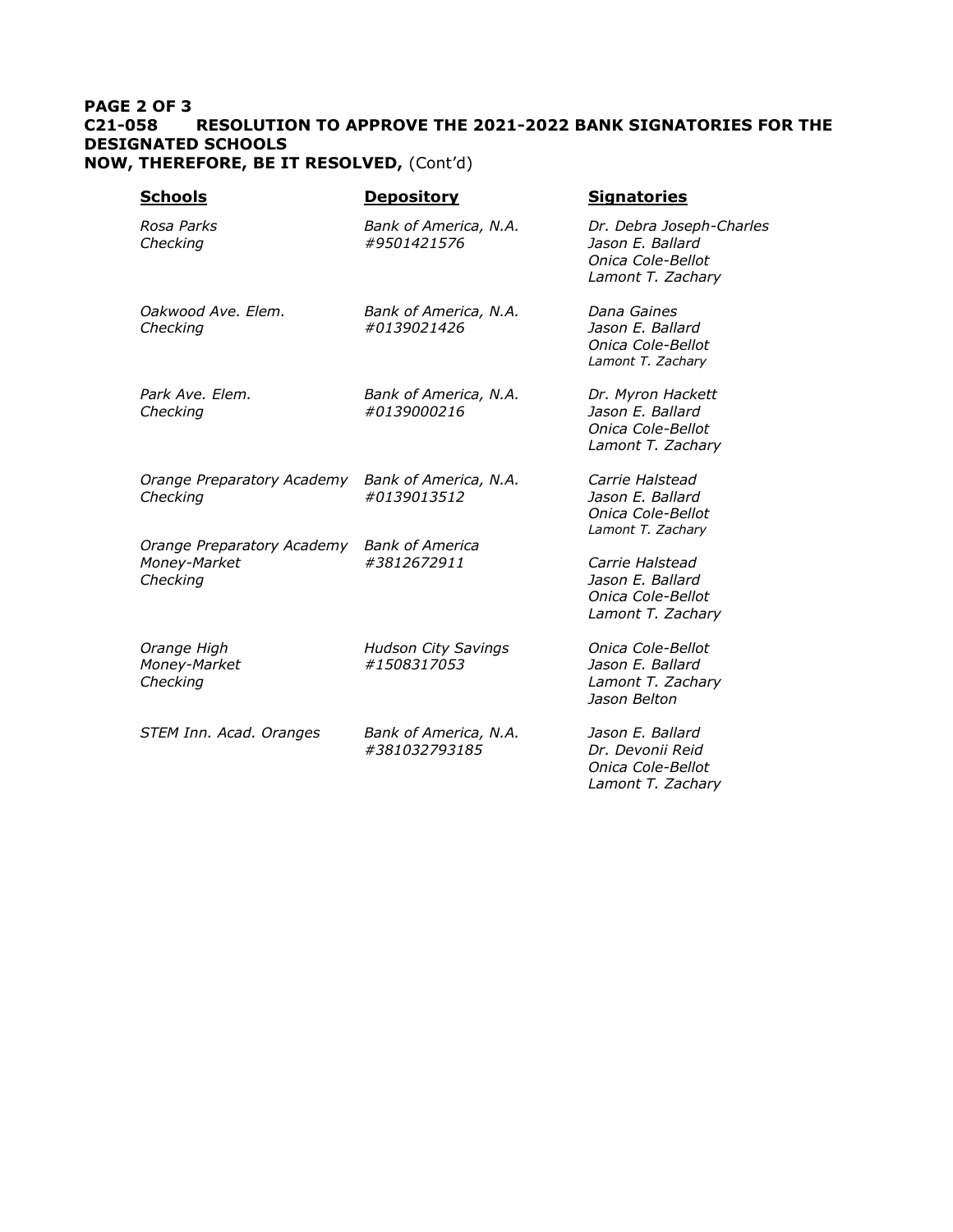### **PAGE 3 OF 3 C21-058 RESOLUTION TO APPROVE THE 2021-2022 BANK SIGNATORIES FOR THE DESIGNATED SCHOOLS NOW, THEREFORE, BE IT RESOLVED,** (Cont'd)

| <b>Schools</b>                                                                       | <b>Depository</b>                      | <b>Signatories</b>                                                                |
|--------------------------------------------------------------------------------------|----------------------------------------|-----------------------------------------------------------------------------------|
| Orange High<br>Checking                                                              | Bank of America, N.A.<br>#0801009427   | Jason E. Ballard<br>Jason Belton<br>Onica Cole-Bellot<br>Lamont T. Zachary        |
| Twilight Program<br>Checking                                                         | Bank of America N.A.<br>#381033445791  | Jason E. Ballard<br>Onica Cole-Bellot<br>Dr. Erica Stewart<br>Lamont T. Zachary   |
| Orange High<br>Athletic Assn.<br>Checking                                            | Bank of America, N.A.<br>#0801009400   | Jason E. Ballard<br>Anthony Frantantoni<br>Onica Cole-Bellot<br>Lamont T. Zachary |
| Orange High<br>Scholarship Fund<br>Checking                                          | Bank of America, N.A.<br>#4039042663   | Jason E. Ballard<br>Jason Belton<br>Onica Cole-Bellot<br>Lamont T. Zachary        |
| Orange Board of<br><b>Education Annual</b><br><b>Teacher Recognition</b><br>Checking | Bank of America, N.A.<br>#003812670861 | Jason E. Ballard<br>Onica Cole-Bellot<br>Lamont T. Zachary                        |
| Orange Early<br>Childhood Center<br>Checking                                         | Bank of America, N.A.<br>#381042616540 | Jason E. Ballard<br>Jacquelyn Blanton<br>Onica Cole-Bellot<br>Lamont T. Zachary   |
| Orange Board of<br><b>Education Performing</b><br>Checking                           | Bank of America, N.A.<br>#381029194412 | Jason E. Ballard<br>Donna Sinisgalli<br>Onica Cole-Bellot<br>Lamont T. Zachary    |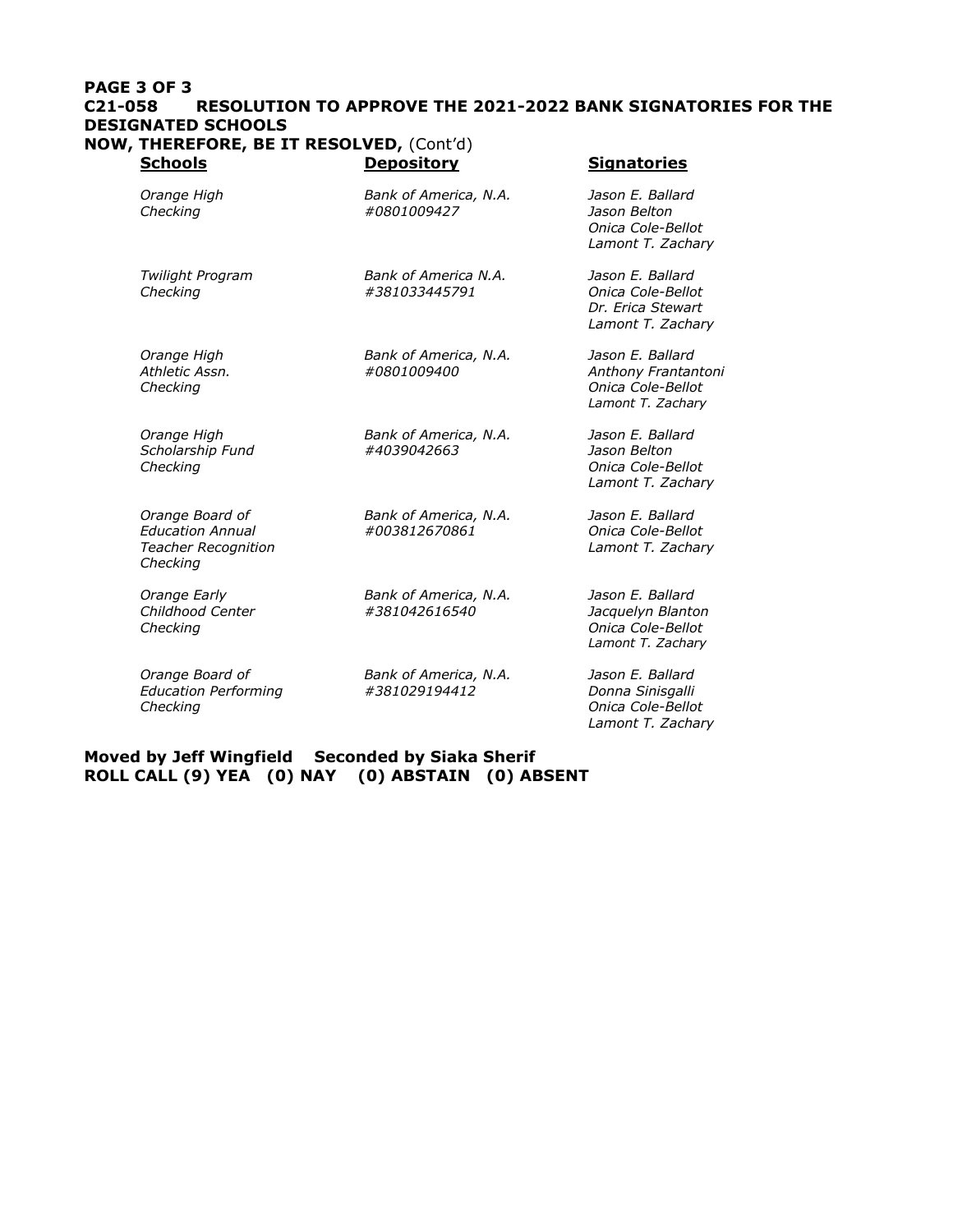#### **PAGE 1 OF 4**

# **C21-059 RESOLUTION TO APPROVE THE 2021-2022 BANK SIGNATORIES FOR THE DISTRICT'S OPERATING BANK ACCOUNTS**

**BE IT RESOLVED** that the Orange Board of Education approves the following 2021-2022 bank signatories to regulate its district operating bank account receipts and disbursements:

| <b>Accounts</b>                                                     | <b>Banks</b>                                            | <b>Signatories</b>                                                                                                |
|---------------------------------------------------------------------|---------------------------------------------------------|-------------------------------------------------------------------------------------------------------------------|
| General/Operating<br>Checking<br>#0461284851                        | Bank of America, N.A.<br>59 Main St.<br>West Orange, NJ | Jason E. Ballard<br>Evan S. Gillingham (Treasurer of School Funds)<br><b>Board President</b><br>Lamont T. Zachary |
| Payroll Agency<br>Checking<br>#0139014489                           | Bank of America, N.A.<br>59 Main St.<br>West Orange, NJ | Jason E. Ballard<br>Onica Cole-Bellot<br>Lamont T. Zachary                                                        |
| <b>New Payroll</b><br>Checking<br>#9404590095                       | Bank of America, N.A.<br>59 Main St.<br>West Orange, NJ | Evan S. Gillingham<br>(Treasurer of School Funds)                                                                 |
| Workers'<br>Compensation<br><b>Interest Checking</b><br>#8102325910 | <b>PNC Bank</b><br>410 Main St.<br>Orange, NJ           | Jason E. Ballard<br>Onica Cole-Bellot<br>Lamont T. Zachary                                                        |
| <b>Investment Money</b><br>Market<br><b>Interest Checking</b>       | TD Bank<br>101 Washington St.<br>Hoboken, NJ            | Jason E. Ballard<br>Onica Cole-Bellot<br>Lamont T. Zachary                                                        |

## **PAGE 2 OF 4 C21-059 RESOLUTION TO APPROVE THE 2021-2022 BANK SIGNATORIES FOR THE DISTRICT'S OPERATING BANK ACCOUNTS**

#### **BE IT RESOLVED, (Cont'd)**

*#3982693257*

| <b>Accounts</b>                                                     | <b>Banks</b>                                            | <b>Signatories</b>                                         |
|---------------------------------------------------------------------|---------------------------------------------------------|------------------------------------------------------------|
| <b>Primary Business</b><br>Money Market<br><b>Interest Checking</b> | <b>PNC Bank</b><br>410 Main St.<br>Orange, NJ           | Jason E. Ballard<br>Onica Cole-Bellot<br>Lamont T. Zachary |
| #803414704                                                          |                                                         |                                                            |
| <b>Food Service</b><br>Checking<br>#0139023399                      | Bank of America, N.A.<br>59 Main St.<br>West Orange, NJ | Jason E. Ballard<br>Onica Cole-Bellot<br>Lamont T. Zachary |
| Unemployment                                                        | Bank of America, N.A.                                   | Jason E. Ballard                                           |

*Compensation 59 Main St. Onica Cole-Bellot Checking West Orange, NJ Lamont T. Zachary*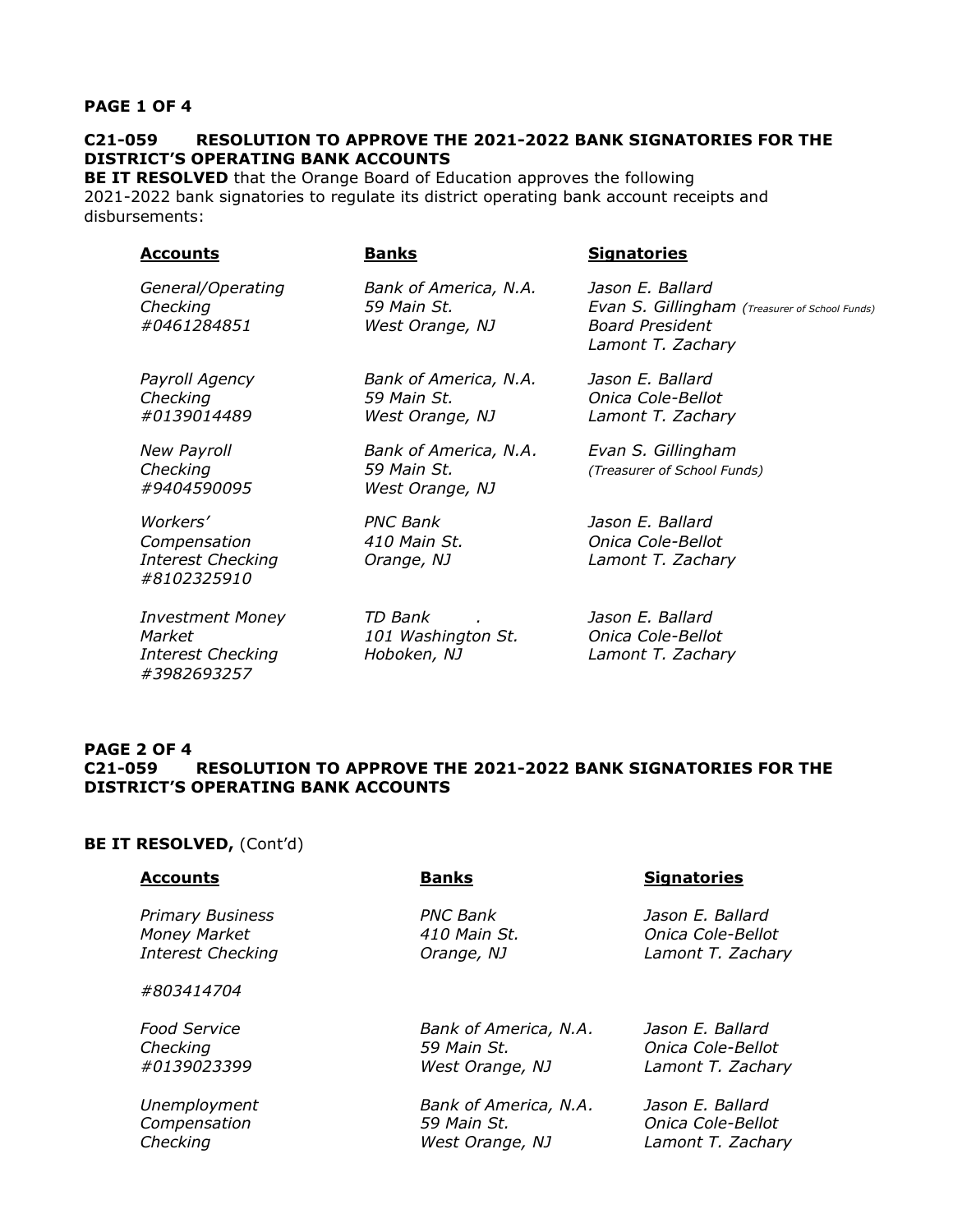PAGE 3 OF 4

# **C21-059 RESOLUTION TO APPROVE THE 2021-2022 BANK SIGNATORIES FOR THE DISTRICT'S OPERATING BANK ACCOUNTS**

### **BE IT RESOLVED, (Cont'd)**

| <b>Accounts</b>                                                                                                                                                  | <u>Banks</u>                                               | <b>Signatories</b>                                         |
|------------------------------------------------------------------------------------------------------------------------------------------------------------------|------------------------------------------------------------|------------------------------------------------------------|
| The Olivia J. Simmons<br>Scholarship Fund under<br>the Trustee of the Orange                                                                                     | Bank of America, N.A.<br>59 Main St.<br>West Orange, NJ    | Jason E. Ballard<br>Onica Cole-Bellot<br>Lamont T. Zachary |
| <b>Board of Education</b><br><b>Interest Checking</b><br>#4039013728                                                                                             |                                                            |                                                            |
| Food Service OBOE Scholarship<br><b>Fund under the Trustee</b><br>of the Orange Board of<br><b>Education Interest Checking</b><br>#9404589545                    | Bank of America, N.A.<br>59 Main Street<br>West Orange, NJ | Jason E. Ballard<br>Onica Cole-Bellot<br>Lamont T. Zachary |
| The William N. Williams, Jr.<br>Memorial Class of 1942<br>Scholarship Fund under the                                                                             | <b>Bank of America</b><br>59 Main St<br>West Orange, NJ    | Jason E. Ballard<br>Onica Cole-Bellot<br>Lamont T. Zachary |
| Trustee of the Orange Board<br>Of Education<br><b>Interest Checking</b><br>#9501421461                                                                           |                                                            |                                                            |
| Orange Memorial Auxiliary<br><b>Student Activity Account</b><br>Under the Trustee of the<br>Orange Board of Education<br><b>Interest Checking</b><br>#9523114737 | <b>Bank of America</b><br>59 Main St<br>West Orange, NJ    | Jason E. Ballard<br>Onica Cole-Bellot<br>Lamont T. Zachary |

#### **PAGE 4 OF 4**

### **C21-059 RESOLUTION TO APPROVE THE 2021-2022 BANK SIGNATORIES FOR THE DISTRICT'S OPERATING BANK ACCOUNTS**

### **BE IT RESOLVED,** (Cont'd)

| <b>Accounts</b>                                                                                                                                 | <b>Banks</b>                                             | <b>Signatories</b>                                         |
|-------------------------------------------------------------------------------------------------------------------------------------------------|----------------------------------------------------------|------------------------------------------------------------|
| The Dr. Carlos Zambrano<br>Scholarship Fund under the<br>Trustee of the Orange Board<br>Of Education<br><b>Interest Checking</b><br>#9501421760 | <b>Bank of America</b><br>59 Main St.<br>West Orange, NJ | Jason E. Ballard<br>Onica Cole-Bellot<br>Lamont T. Zachary |
| Joyce Carnegie Scholarship Fund<br>Under the Trustee of the OBOE                                                                                | <b>Bank of America</b><br>59 Main St.                    | Jason E. Ballard<br>Onica Cole-Bellot                      |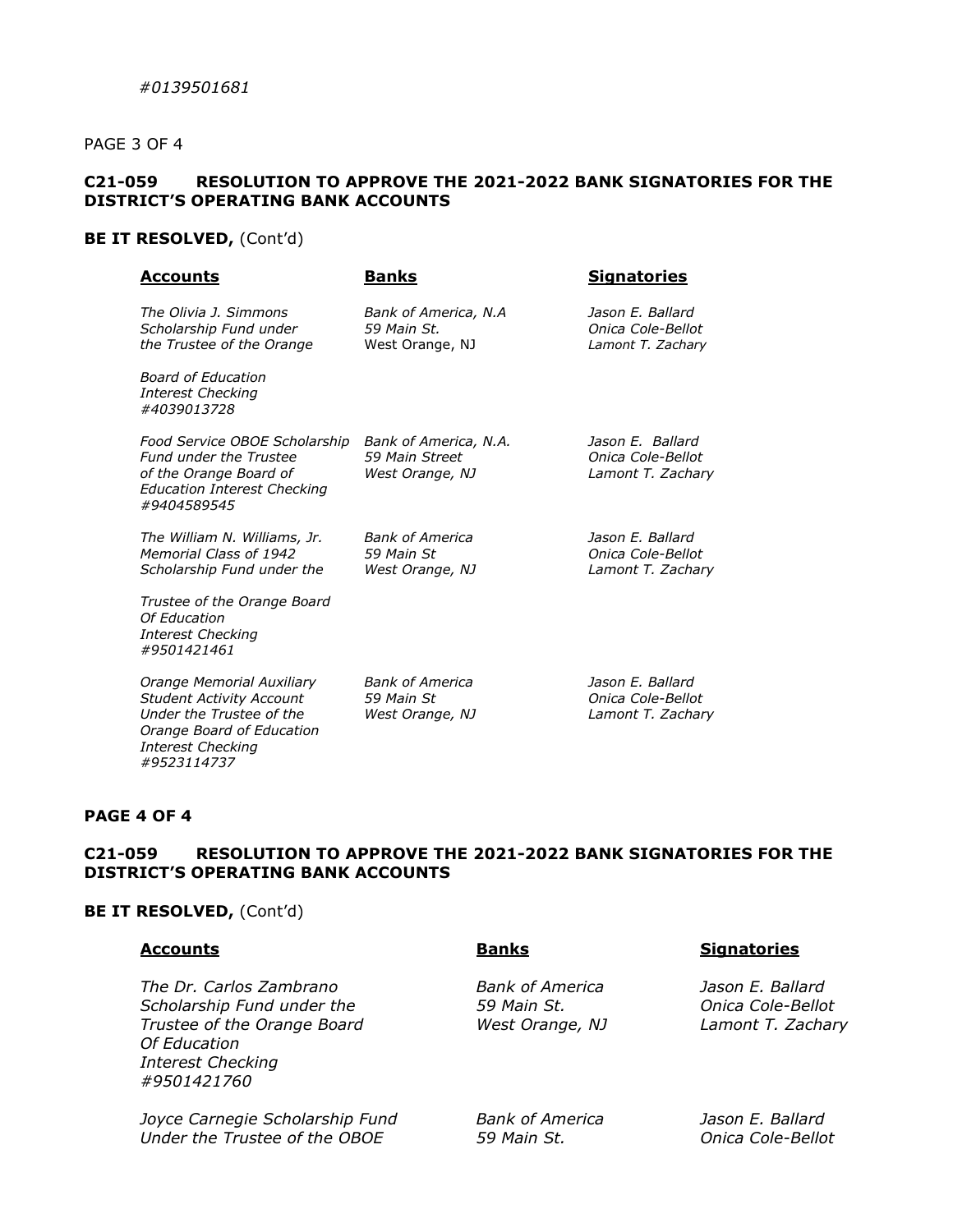| <b>Checking Account</b><br>#381033445513 | West Orange, NJ | Lamont T. Zachary |
|------------------------------------------|-----------------|-------------------|
| Hassan C. Miller Memorial                | Bank of America | Jason E. Ballard  |

*Scholarship Fund under the 59 Main St. Onica Cole-Bellot Trustee of the OBOE West Orange, NJ Lamont T. Zachary Checking Account #381042617125*

*Chavon Moore My Life Scholarship Bank of America Jason E. Ballard Trust Fund under the Trustee of the 59 Main St. Onica Cole-Bellot OBOE West Orange, NJ Lamont T. Zachary Checking Account*

# **Moved by Jeff Wingfield Seconded by Siaka Sherif ROLL CALL (9) YEA (0) NAY (0) ABSTAIN (0) ABSENT**

### **D21-020 RESOLUTION TO APPROVE THE GRANT APPLICATION OF THE NORTH JERSEY EDUCATIONAL INSURANCE FUND (NJEIF), A FUND WITH THE NEW JESEY SCHOOL BOARDS ASSOCIATION INSURANCE GROUP**

**WHEREAS,** the North Jersey Educational Insurance Fund Grant (NJEIF), a fund with in the New Jersey School Boards Association Insurance Group has considered the Orange School District as being currently eligible to receive a grant through the New Jersey School Insurance Group (NJSIG) 2021-2022 for School Facility Safety Grant Program; and

**WHEREAS** the available grants are payable to qualifying member school districts during the July 1, 2021 through June 30, 2022 policy term. The grant program is intended to provide funds toward plant safety, building security, safety equipment and training; and,

**WHEREAS** the 2021-2022 NJSIG Safety Grant, in the amount of \$30,044.45, by the New Jersey School Boards Association Insurance Group will be used for the following projects:

Project Goals: Our goal is to ensure the safety and security of our students and staff. We will promote this goal by the installation and maintenance of equipment in all our facilities that will deter crime and allow the district to be prepared to effectively respond to all emergencies. Project Implementation: We plan to enhance all buildings and grounds surveillance by acquiring modern cameras, emergency response equipment, updated technology, and additional lighting. The district also will install emergency panic button alarm system so that we can be able to meet some of the mandated requirements of the Alyssa's Law. With our facilities being equipped with these additions, our district can dissuade crime, investigate any allegations of criminal incidents, and work closely with our local law enforcement to apprehend offenders quickly.

**NOW, THEREFORE, BE IT RESOLVED,** that upon the recommendation of the Superintendent of Schools, and the School Business Administrator/Board Secretary, hereby approves to apply for the 2021-2022 Safety Grant Program funds in the amount of \$30,044.45 on behalf of the Orange School District.

# **Moved by Jeff Wingfield Seconded by Siaka Sherif ROLL CALL (9) YEA (0) NAY (0) ABSTAIN (0) ABSENT**

#### **E21-015 RESOLUTION TO APPROVE THE MOU BETWEEN CARE NJ AND THE ORANGE BOARD OF EDUCATION FOR THE YWCA TO UTILIZE THE HEYWOOD AND LINCOLN AVENUE SCHOOLS**

**WHEREAS,** the Orange Board of Education agrees to permit the YWCA of Essex & West Hudson, dba Care NJ, located at P.O. Box 132, Orange, NJ, 07050, to utilize classrooms to facilitate a afterschool program at Heywood & Lincoln Avenue Schools; and

**WHEREAS,** the Care NJ will host a afterschool program in Heywood & Lincoln Avenue School from September 15th, 2021 to June 17, 2022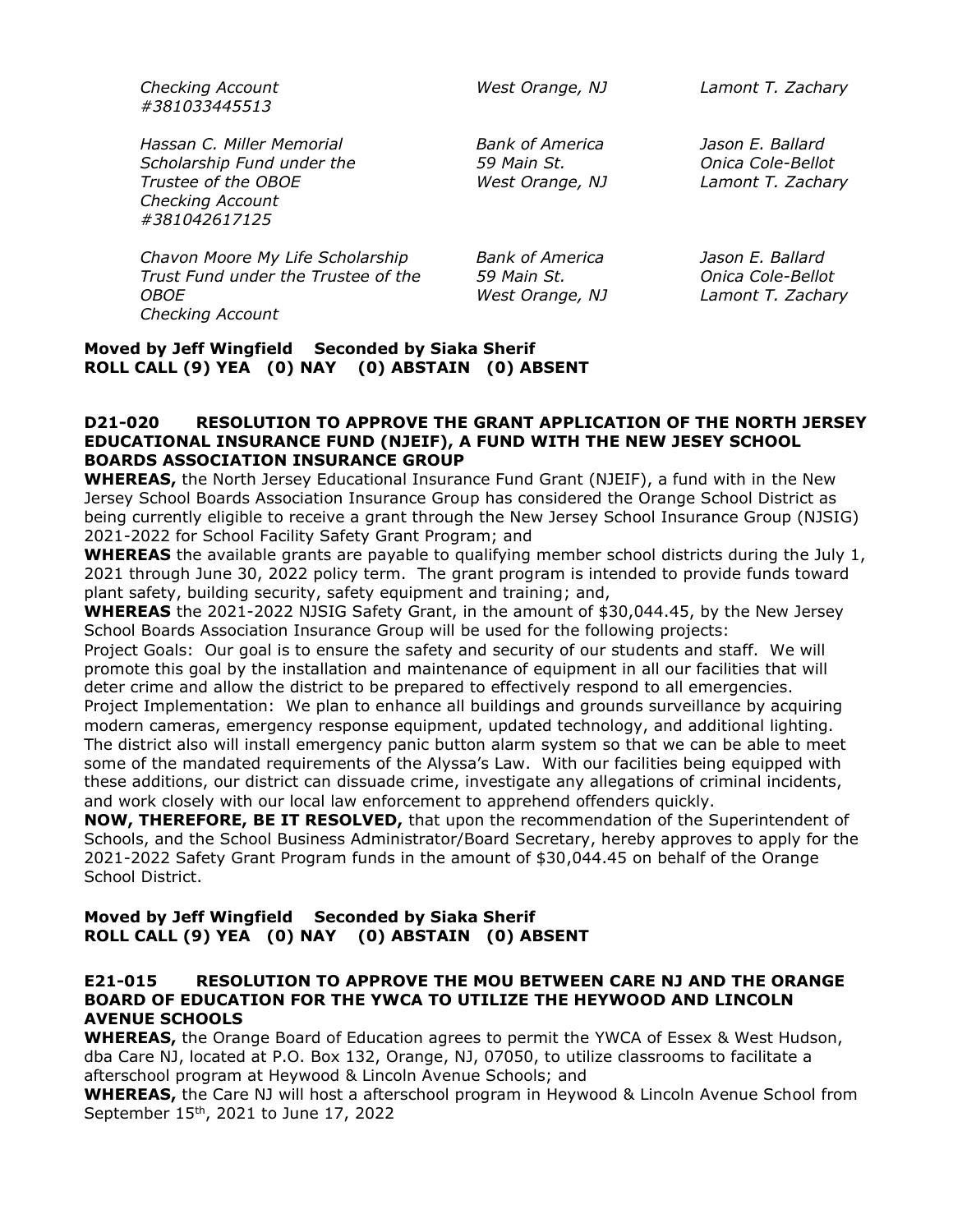**NOW, THEREFORE, BE IT RESOLVED,** upon the recommendation of the Superintendent of Schools, the Orange Board of Education, approves the MOU between the CARE NJ and the Orange Education YWCA Facility Use Agreement.

### **Moved by Jeff Wingfield Seconded by Siaka Sherif ROLL CALL (9) YEA (0) NAY (0) ABSTAIN (0) ABSENT**

### **F21-026 RESOLUTION TO ACCEPT AND APPROVE THE DISTRICT'S STUDENT SAFETY DATA SYSTEM REPORT PERIOD II**

**WHEREAS,** school districts are required to complete and submit Student Safety Data System Report to the State; and

**WHEREAS,** the district has completed its Student Safety Data System Report Period II; and, **NOW, THEREFORE, BE IT RESOLVED,** upon the recommendation of the Superintendent of Schools, the Orange Board of Education, approves the SSDS report.

### **Moved by Jeff Wingfield Seconded by Siaka Sherif ROLL CALL (9) YEA (0) NAY (0) ABSTAIN (0) ABSENT**

# **F21-027 RESOLUTION TO APPROVE THE TITLE AND JOB DESCRIPTION FOR ACADEMIC INTERVENTIONIST – ENGLISH LANGUAGE ARTS (GRADES 2-5) ACADEMIC INTERVENTIONIST – MATHEMATICS (GRADES 2-5) NON-AFFILIATED POSITIONS**

**WHEREAS,** the District is seeking the approval of the title and job description for the positions of Academic Interventionist- English Language Arts (Grades 2-5) and Academic Interventionist-Mathematics (Grades 2-5) in the Orange School District; and

**WHEREAS**, a job description has been developed for this position; hereby attached, detailing and delineating the responsibilities, as well as, the qualifications for this position; and **WHEREAS,** the job description describes the terms of employment and reporting function; and **WHEREAS,** the employee hired in these positions is considered a non-affiliated staff member; **NOW, THEREFORE BE IT RESOLVED,** upon the recommendation of the Superintendent of Schools, the Board of Education, hereby approves the title and job description of Academic

Interventionist.

### **Moved by Jeff Wingfield Seconded by Siaka Sherif ROLL CALL (9) YEA (0) NAY (0) ABSTAIN (0) ABSENT**

# **G21-031 RESOLUTION TO APPROVE THE ORANGE BOARD OF EDUCATION TO ACCEPT THE DONATION OF TEFAL COOKWARE FROM GROUP SEB USA**

**WHEREAS**, the Group SEB USA, located at 5 Wood Hollow Road, Parsippany, NJ 07054; and **WHEREAS**, the Group SEB USA will donate 10 sets of TeFal Cookware (pots and pans) for distribution to students and families; and

**WHEREAS,** the cookware will be distributed by the Office of Innovation and Community Engagement to district schools and families; and

**NOW, THEREFORE, BE IT RESOLVED,** upon the recommendation of the Superintendent of Schools, the Orange Board of Education, accept the donation of TeFal Cookware from Group SEB USA.